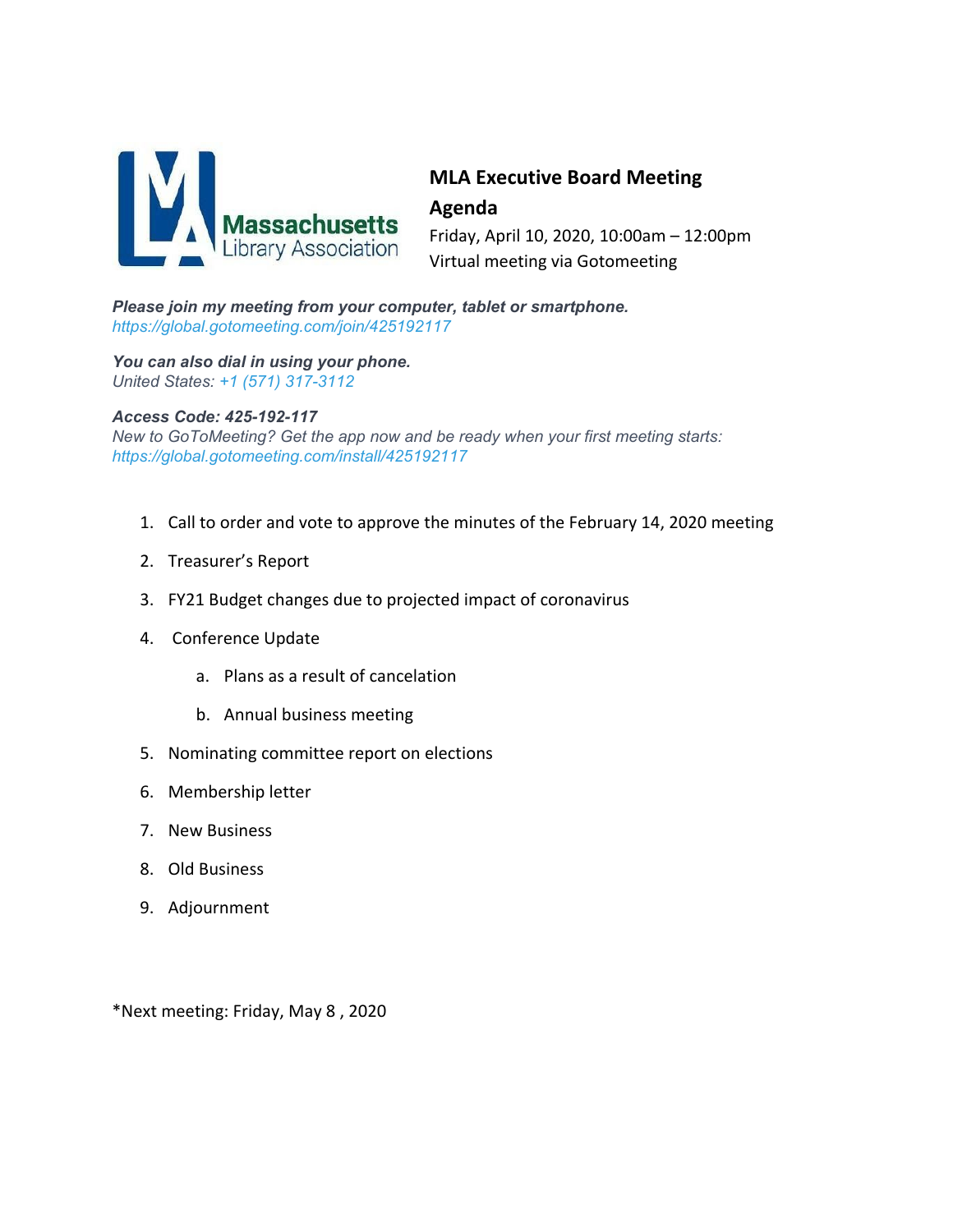

**ALA Chapter Councilor's Report**

April 2020

- First of all, there are no updates on Forward Together or SCOE. Webinars set for March and forward were cancelled.
- I had registered for my last conference, ALA Annual in Chicago, June 25-30 and requested reimbursement for airfare and registration. Now that the ALA Annual Conference is cancelled, I will submit the airfare and registration costs back to MLA once I have received them. ALA gave the option of transferring the registration and Chapter Leaders Forum fees to another conference, donating the for the good of ALA, or requesting reimbursement. As this was my last conference, I requested reimbursement. I also cancelled my hotel reservations through OnPeak.
- With the cancellation of the conference, ALA has sent out two rather vague financial updates.
- I attended the Chapter Leaders Check-In on March 26 on Zoom and will attend another on April 14.
- ALA/PLA are conducting surveys to measure the public library field's response to COVID-19. I'm so excited to share that we released our findings this morning. I encourage you to check out what we reported here: <http://www.ala.org/pla/issues/covid-19/surveyoverview> and, more specifically, check out the [detailed](http://www.ala.org/pla/sites/ala.org.pla/files/content/advocacy/covid-19/PLA-Libraries-Respond-Survey_Aggregate-Results_FINAL2.pdf) findings from the results.
- CHICAGO, Wednesday, April 8 results of ALA election Patricia "Patty" M. Wong, city librarian at Santa Monica (Calif.) Public Library, has been elected 2021-22 president-elect of the American Library Association (ALA).Wong received 6,718 votes, while her opponent, Steven Yates, assistant director, University of Alabama School of Library and Information Studies, received 2,448 votes.As ALA president, Wong will be the chief elected officer for the oldest and largest library association in the world. She will serve as president-elect for one year before stepping into her role as president at the close of the 2021 ALA Annual Conference in Chicago.
- The three existing divisions' members all voted to approve the bylaws change that will unite the Association for Library Collections and Technical Services (ALCTS), the Library Information Technology Association (LITA), and the Library Leadership and Management Association (LLAMA), all divisions of the American Library Association (ALA), are thrilled to announce that division members have voted to approve the proposed bylaws of a new ALA division - Core: Leadership, Infrastructure, Futures. This vote does not end the process. Our divisions will now work with the ALA Committee on Organization and the ALA Council to officially establish Core as a new division on September 1, and to discontinue ALCTS, LITA, and LLAMA. Because the 2020 ALA Annual Conference has been cancelled, we'll be working with ALA leadership to ensure this process moves forward virtually.
- It's obvious that One thing that has become very clear is that the digital divide still exists, and perhaps is greater than we ever imagined. There are library staff who can't work from home because either they do not have a device (or one capable of video, or with the most recent software), or because they do not have internet access.

Respectfully submitted, Charlotte Canelli ALA Chapter Councilor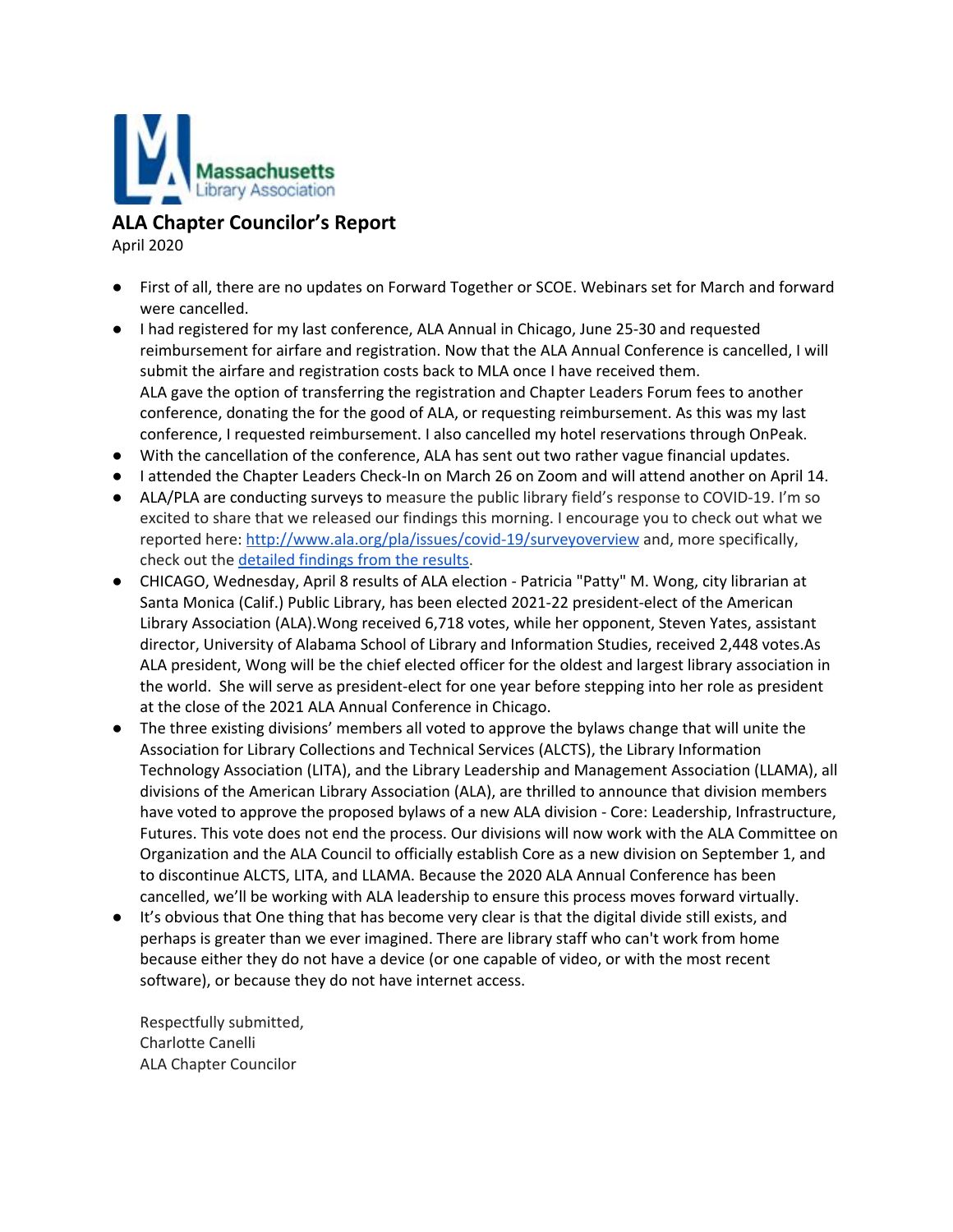

# **Archives Report April 10, 2020**

**Records at BPL:** Due to the Covid-19 pandemic, I suspect the upcoming meeting Esme and I were to have onsite at BPL in May will be rescheduled farther out. I will be in touch with our BPL contact and update the board when we have a new meeting date.

**Records at Amesbury Public Library:** Like other libraries in the state, my library has been closed to the public since March 16 and closed to staff other than the Director and I since March 18. The records are stored in a secure location and per the BPL's request, I will not be reviewing them, leaving that work to the BPL.

**Electronic Records:** Once my job has calmed down a bit, I am hoping to have time to do some review of the Dropbox files and assist the MLA manager in moving files into the Google Drive.

Respectfully submitted, Aimie Westphal MLA Archivist 2018-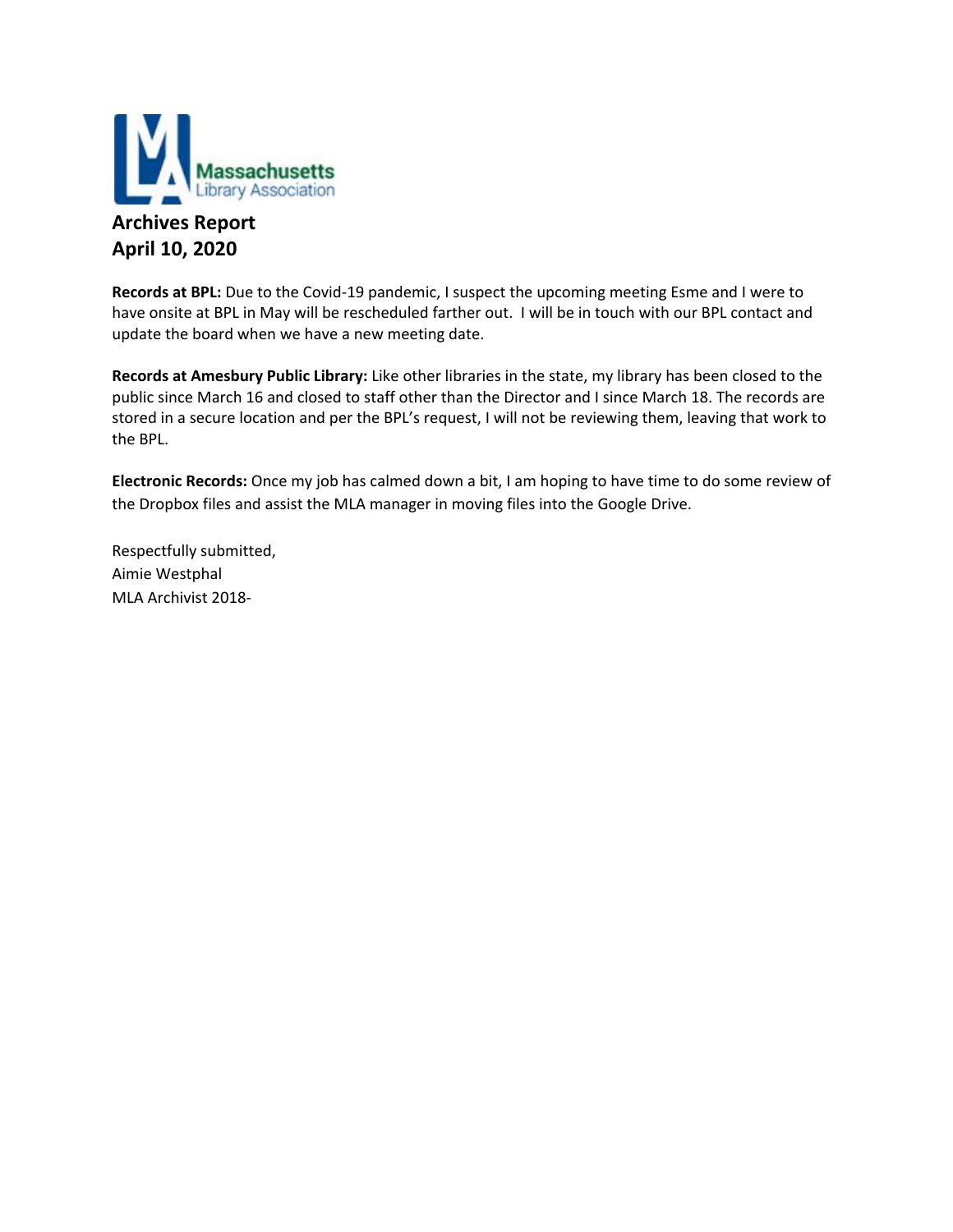

**Association Manager Monthly Activity Report Submitted by Rebecca Beckley Date: March 2020**

# **Meetings Attended**

● Attended 3/13/20 Admin Board Meeting.

# **Membership/ Customer Service**

● Created 2020-2021 Board election ballot in Survey Monkey, emailed to membership along with reminders.

## **Conference**

- Sent conference cancellation to allregions listserv.
- Edited front page with updated info about conference and library legislative day cancellations.
- Discussed with Conference Director their idea of possibly adding a donate option to membership form as a way to increase revenue after conference cancellation.
- Discussed with Conference Director their idea of creating field requirements on membership form in order to collect data consistently (address format, etc.)

#### **IT**

- Member contacts in Wild Apricot was getting close to the 2,000 limit, archived 1970 contacts down to 1912.
- Communicated with West Host as it turns out we were using an older platform that needed to be migrated to their newer platform. An outstanding balance of less than \$20 was due on the old platform, but that was voided once we migrated. This action circumvented a potential shutdown of our website hosting. Communicated with treasurer to gather the information on our accounts needed.

## **Outside Agencies**

- 10 new/renewal ALA joint members added.
- 21 new/renewal NELA joint members list sent to NELA.

## **Financial**

- Looked up process of issuing refunds via Affinipy for Conference refunds.
- Continued to make bank deposits, record in Quickbooks and save records for Treasurer.

## **Goals Met:**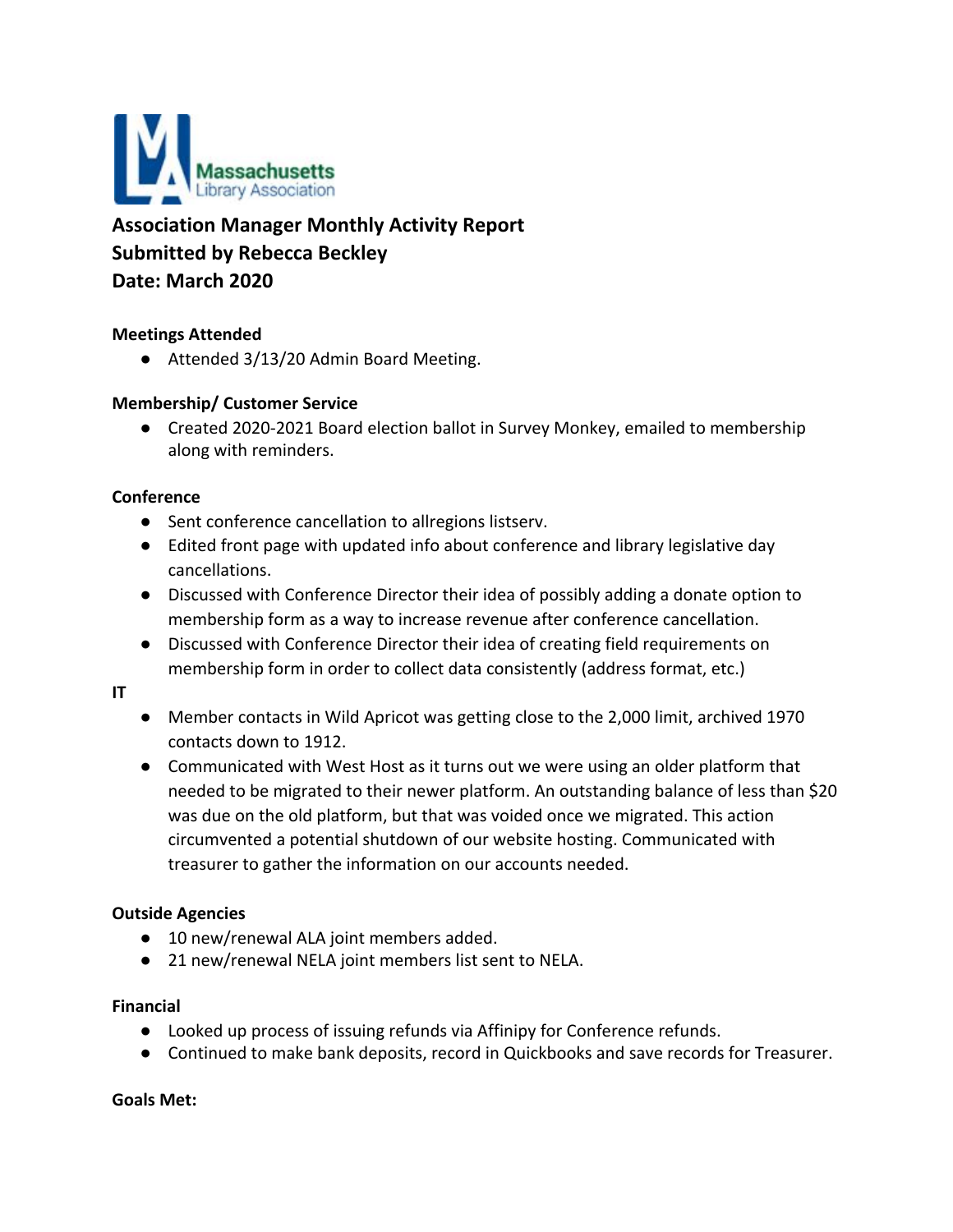● Continue to archive files from Wild Apricot for storage on Google Drive, this month focused on old treasurer files.

# **Goals for Next Month:**

- Update list of institutional members on membership form page. (ongoing)
- Design different website template options on Wild Apricot clone testing site.
- Create COVID19 section of website and share with ALA for national list.
- Verify legality of language with Admin board for Donate button language.
- Look into creating field requirements on membership form for consistent data.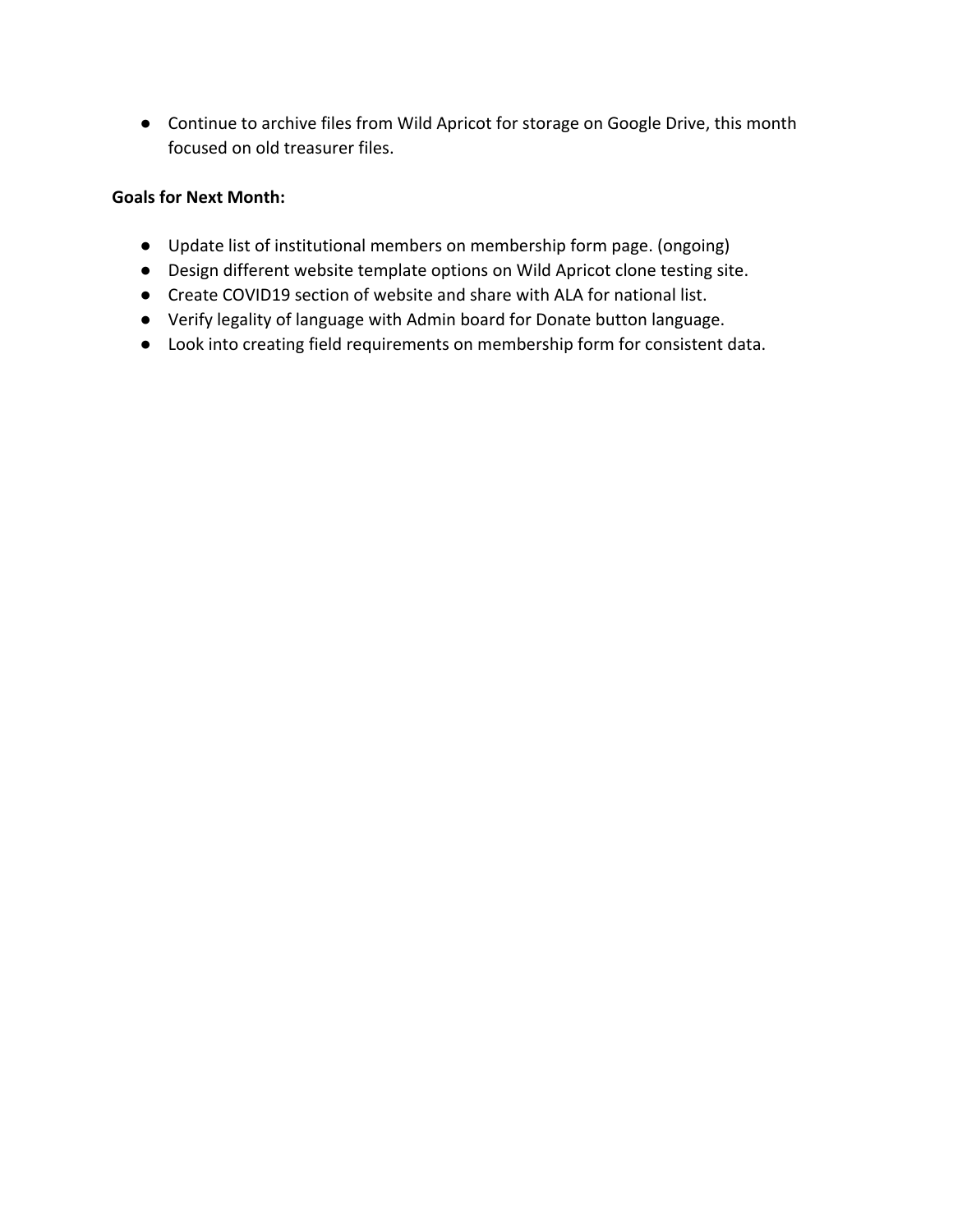

# **Conference Committee Report April 2020**

# **Meetings:**

The Conference Co-Chairs, MLA President and Conference Director spoke in early March and canceled the MLA Conference for 2020.

## **Conference Director Report:**

# **2020 CONFERENCE AND COVID-19 RESPONSE**

Hotel contract cancelled without financial penalty

Other service providers were also cancelled without financial penalty

Some minor expenses were unavoidable (trifold printing/mailing)

Deployed cancellation messaging to board, members, conference committee, speakers, exhibitors, sponsors, public along with a FAQ and messaging posted online and on social channels

In process of refunding some exhibitors/sponsors as necessary (see below for details) Discussed virtual conferencing options; professional production is cost-prohibitive Recommendation for MLA leadership to host a session for members in collaboration with MBLC or perhaps a session in the fall regarding career which may help drive membership renewals

Would Simmons consider offering some online learning solutions to members for CE credit?

| Exhibitor/sponsor reimbursement requests as of 4/2 |             |
|----------------------------------------------------|-------------|
| Unpaid - no need to reimburse                      | \$5,006.90  |
| Reimburse                                          | \$15,229.00 |
| Apply to 2021 conference                           | \$6,026.00  |
| No response yet                                    | \$6,085.00  |
|                                                    | \$32,346.90 |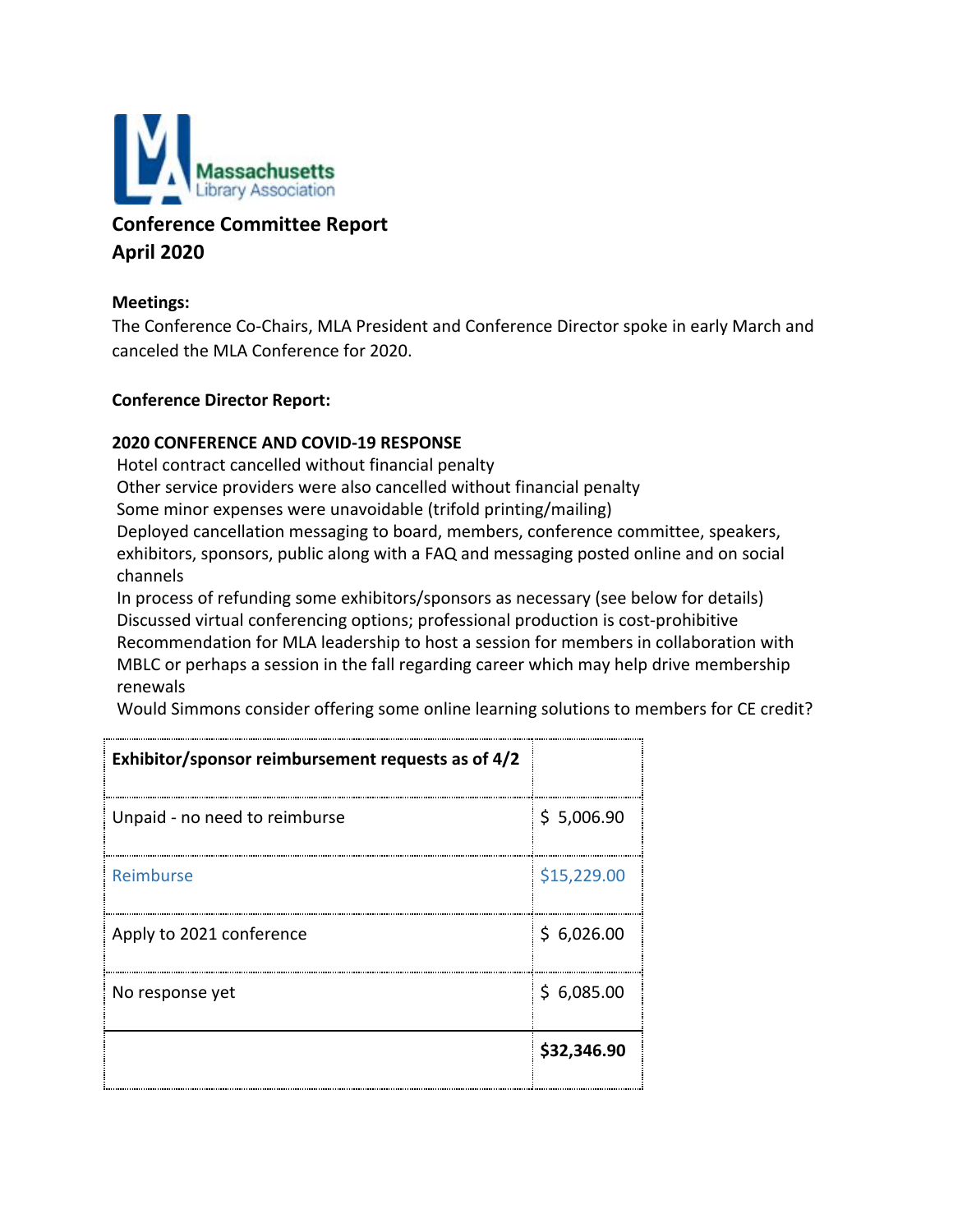## **2021 PLANNING**

Conference committee will convene in June to discuss relevancy of speakers/sessions from 2020 to 2021

Speaker proposal window will open in the fall

Repurpose graphic design from 2020

Career resources will be especially relevant

Plan is to book the conference at the Cape Cod Resort and Conference Center though may need to adjust room block

Expectation is that attendance might be lower than in year's past

# **2022 PLANNING**

Sourcing venues for 2022 though many hotel sales teams have been laid off/furloughed Right now, Sheraton Framingham and Cape Cod Resort and Conference Center have some May dates on hold

# **OTHER**

Kristen continuing to source other event registration software solutions Kristen preparing a proposal for MLA sponsorship (unrelated to conference) Consider putting a donation button on the website or ability to add a donation to a membership renewal

Respectfully Submitted, Michelle Filleul, Conference Co-chair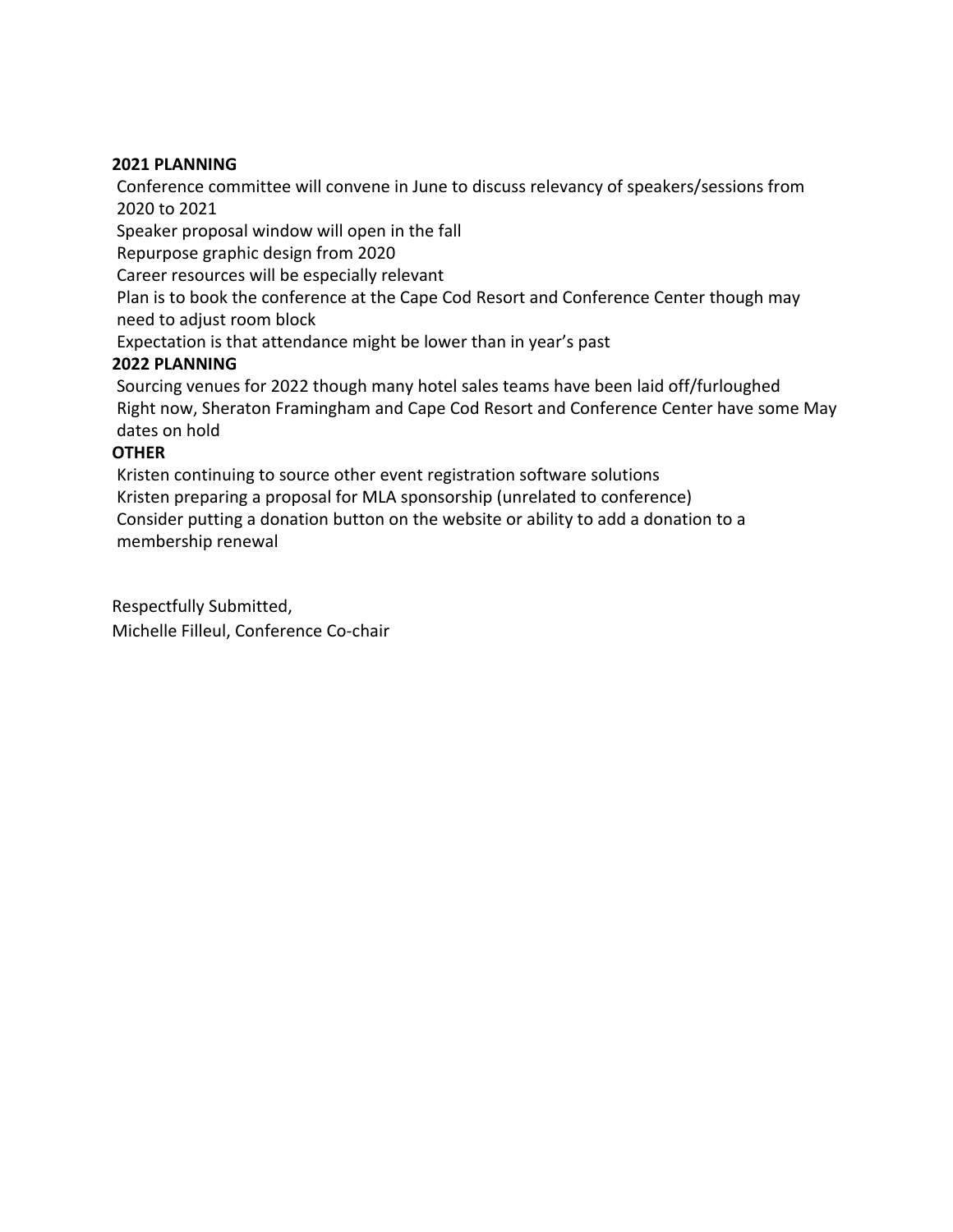

# **Intellectual Freedom/Social Responsibilities Committee MLA Executive Board Report — April 2020**

# **Past Activities:**

- Met Monday, March 2, 2020 10:30-12:30 p.m. Springfield City Library East Park Branch
- Formed subcommittee for planned 2020 symposium, chances are it will be postponed due to Covid-19
- Offering support for a school librarian, Jordan Funke, in Ludlow, MA about a challenge to the book, *Sex is a Funny Word* by Cory Silverberg. Committee members showed up for two school committee meetings. Our Intellectual Freedom Champions subcommittee Karen Tobin, Susan Caulfield and Matt Amory formulated a response. Matt wrote two powerful letters in support of the librarian, the merit of the book, and the need to follow their own school policy of keeping a challenged item in the collection until a committee can make a decision rather than pull it as soon as the challenge came in-which is what they did. There were personal attacks against Jordan Funke throughout this protracted challenge. Matt visited them in person to offer support. Michelle Spinney, our ALA OIF Liaison, attended school committee meetings in support and kept OIF informed of our response to the challenge. OIF requested that our letters of support be posted so that they could link to them as exemplary in material challenges. We posted them on the MLA website. The School Committee decided (with the help of their attorney) to follow their own policy and add the book back to school collections until a decision was made by the Request For Reconsideration Committee. The final decision was to move it in the elementary school library from the student collection to the professional development collection. Matt's timeline of the challenge is added to the end of this report.
- Helped circulate an ALA-IFC Facial Recognition Survey to MLA membership
- Matt Berube, of the Jones Library in Amherst, reached out to IFSRC to ask if we are interested in being involved with a new MLS Digital Privacy Task Force to explore possible trainings/resources for the Massachusetts library community and the wider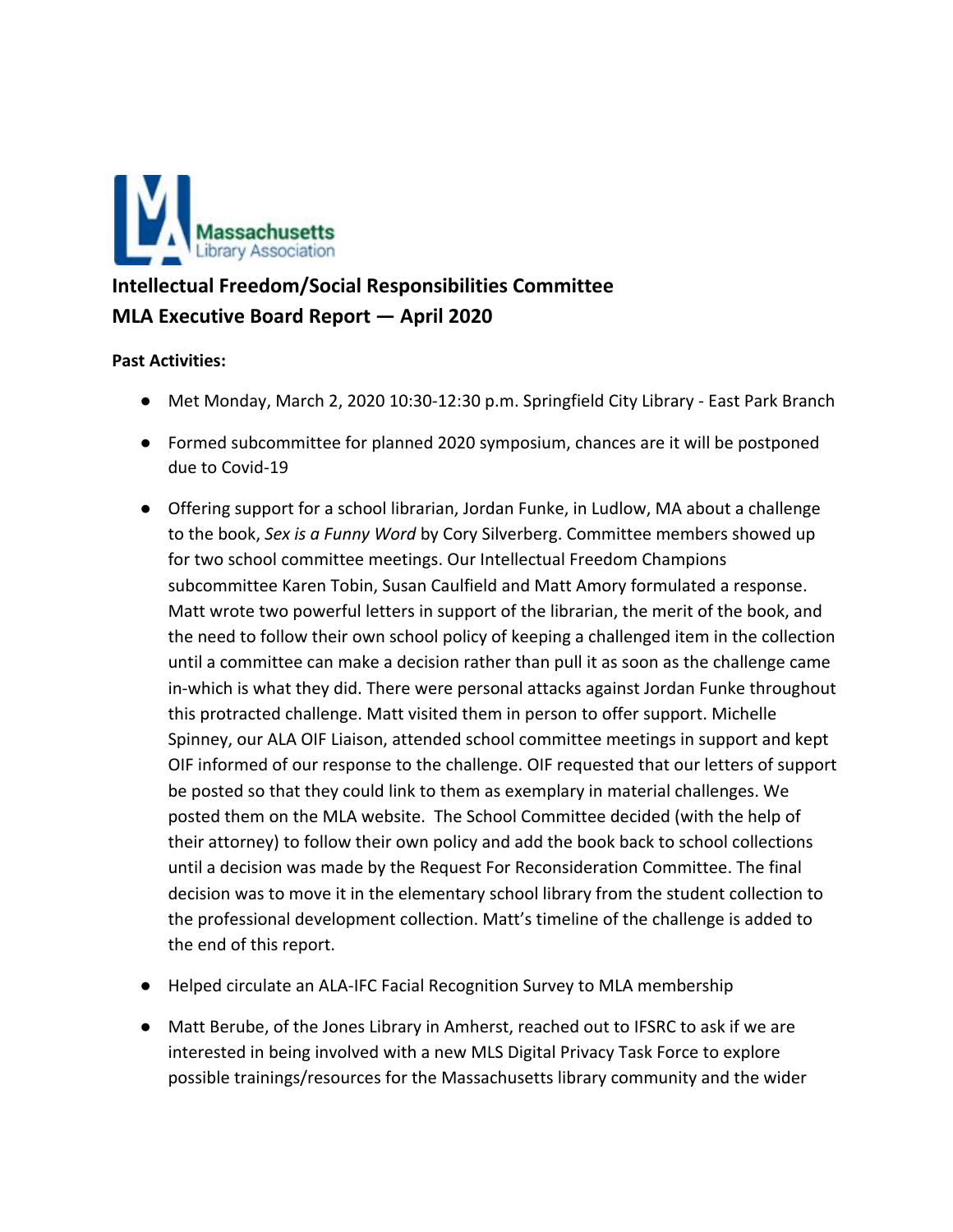public on the topic of digital privacy. Michelle Spinney expressed interest in joining the task force on behalf of IFSRC.

- Supported a letter of support for the CASE Act bill, Small-Claims Enforcement Act of 2019.
- Matt Amory requested showing up in support of the Drag Queen Story Hour event at Boston Public Library March 8th and 15th.

# **Upcoming and Ongoing Work:**

- Anna Gooding-Call, IF/SRC Conference Committee Member MLA Conference 2020 reached out to cancel our sessions after the decision was made to postpone or cancel the conference.
- Climate Resilience hubs: 10 official hubs; 20 inquiries to become a hub.
- Discussion of TERF groups, LGBT alliances, "coffee with a cop", programs and groups that exclude patrons explicitly or implicitly are topics the committee will discuss at future meetings

Our next business meeting was scheduled during the May MLA conference, but will be rescheduled remotely.

Respectfully submitted,

Andrea Fiorillo and Carol Witt Co-Chairs, IF/SRC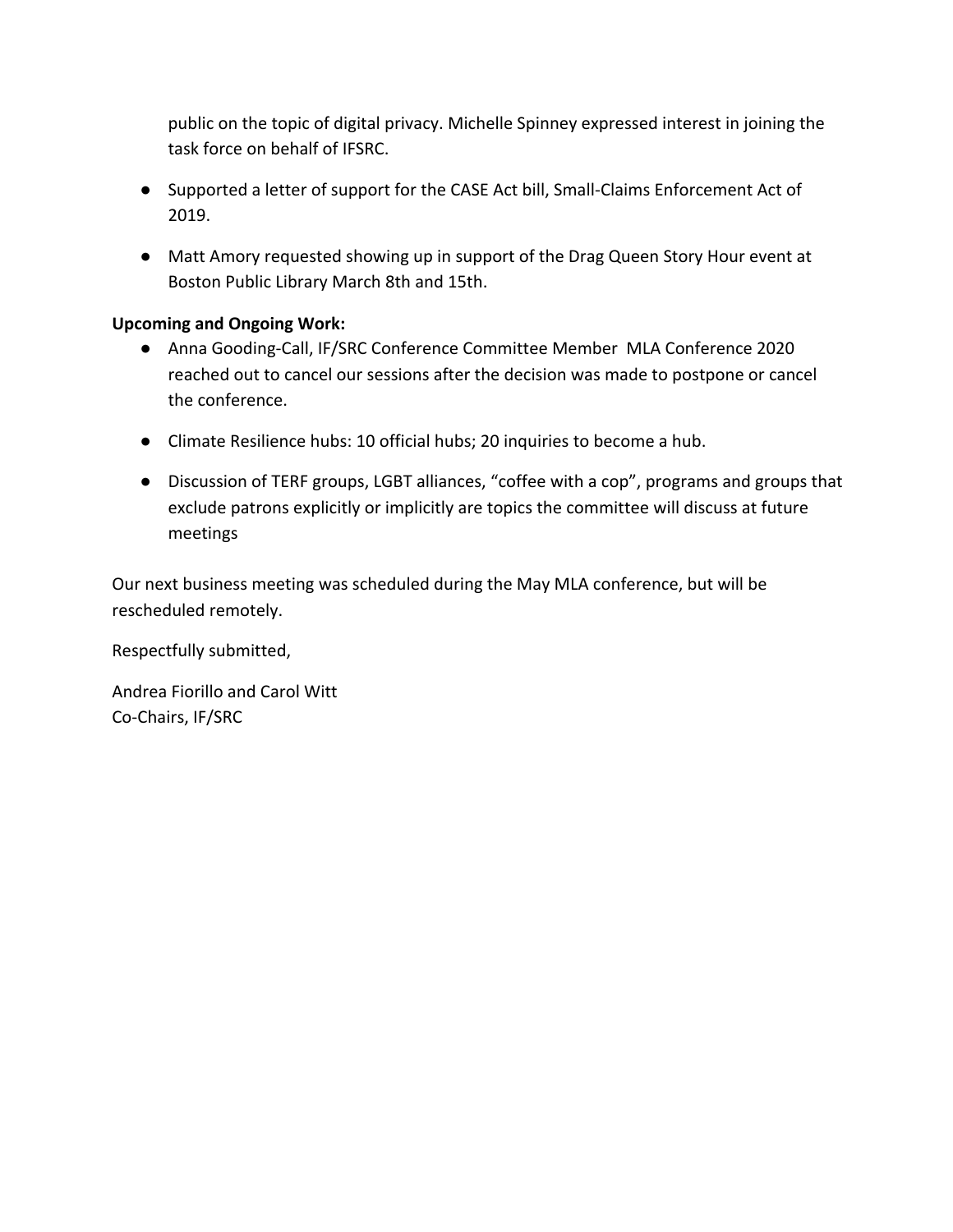## **Intellectual Freedom Champions Subcommittee: Ludlow, MA Case Timeline**

This is the approximate timeline of events in the town of Ludlow, MA leading up to material challenges to the physical and electronic copies of the book "Sex is a Funny Word" in the collection of the Library of the Baird Middle School and the timeline of the responses of the School Committee, the Request for Reconsideration Committee convened to determine whether the book and e-book should be retained in the collection, American Library Association Office of Intellectual Freedom ("ALA OIF") and the Massachusetts Library Association Intellectual Freedom and Social Responsibilities Committee ("MLA IFSRC")

**May 23rd, 2017:** Ludlow School Committee adopts their Policy Statement IJLAA - RECONSIDERATION OF INSTRUCTIONAL MATERIALS, among other policies.

Note that it was reported approvingly in the School Committee meeting on January 28<sup>th</sup>, 2020 that the Principal(s) of the Baird Middle School had been in the practice of removing items from the library collection prior to review of a formal request for reconsideration. It's unclear whether this had been the practice a generation ago or if this practice continued into the recent past.

**Early Fall 2019:** A book (likely "Sacred Heart", by Liz Suburbia) that had been donated to a classroom book collection or the library was objected to by a parent over concerns about sexual content. The book was judged inappropriate and removed from the classroom collection immediately (either by the classroom teacher or the librarian in consultation with the principal).

**Later in the Fall 2019:** A second book (likely "A Court of Wings and Ruin", by Sarah Maas) that had been in the library collection was objected to by a second parent over concerns about sexual content. The book had been pre-ordered because it was part of a series of books which had been age appropriate up to that point in the series. The book was judged to contain inappropriate content and was removed from the library collection immediately (presumably by the school librarian in consultation with the principal).

The exact sequence of the following events is unclear:

**Fall 2019:** An incident occurred in the school library that was somehow related to the copy of "Sex is a Funny Word". The incident was reported to the school principal and some undisclosed disciplinary action was taken regarding the student.

In the School Committee meeting on February  $11<sup>th</sup>$ , 2020, a parent reported the rumor that the student was masturbating with the book. However Librarian Jordan Funke, who was present at the time of the incident, flatly denies that that was the case, and insists that another parent began that rumor, deliberately mischaracterizing the incident to magnify its significance among members of the community. The superintendent pointedly did not confirm the parent's report of the nature of the incident, citing student privacy, so the exact nature and timing of the incident remains unknown to us.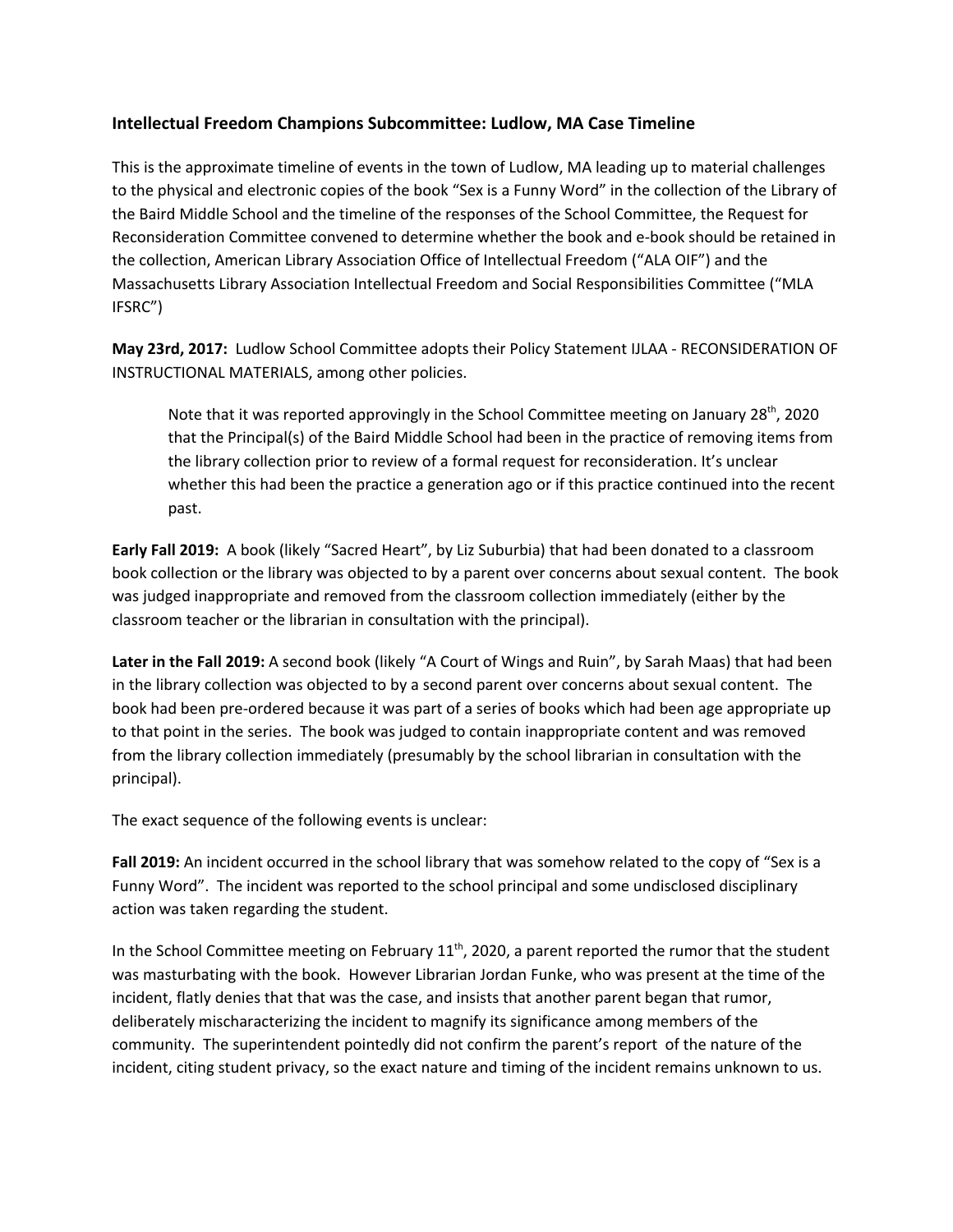**Fall 2019:** A group, reported to be associated with the open Facebook group "Massachusetts Informed Parents" and the Massachusetts Family Institute organizes and reportedly begins to communicate through a closed or secret Facebook group. Anti-vaccination and anti-sex education messages abound, as well as messages about persecution of people of faith.

**Fall 2019:** Baird parents protest against sexual content in the library collection and disparage the professional and personal conduct of librarian Jordan Funke. Accusations of "indoctrination" proliferate.

**Fall 2019:** Baird teachers protest against sexual content in the library collection and disparage the professional and personal conduct of the librarian Jordan Funke, creating a hostile work environment.

**Fall 2019:** Baird teachers circulate a "letter of concern" about library collection development practices among the staff, demonizing librarian Jordan Funke and continuing their pattern of creating a hostile work environment.

**Fall 2019:** Baird teachers and parents feign ignorance of the process for requesting reconsideration of materials, and intensify their disparagement of the professional and personal conduct of librarian Jordan Funke.

**Winter 2019:** Baird parents and teachers eventually file a proper request for reconsideration of "Sex is a Funny Word". Librarian Jordan Funke judges the book and its content to be appropriate for the Middle School Library collection and refers the request for reconsideration to the Baird Middle School Principal and the School Committee.

**Winter 2019:** Librarian Jordan Funke contacts ALA OIF about the challenge.

**Winter 2019:** Librarian Jordan Funke contacts the Massachusetts School Librarians Association ("MSLA") about the challenge.

**Winter 2019:** The School Committee and the Superintendent plan to convene a Request For Reconsideration Committee to judge the merit of the book and its appropriateness in the collection.

**January 28<sup>th</sup>, 2020:** At the School Committee meeting, parents and teachers express their desire to shield their children from sexual content in general and particularly the content of "Sex is a Funny Word". The parents and teachers seem to conflate the different content of the two books that were removed and "Sex is a Funny Word". While the Superintendent attempts to properly differentiate the separate issues with the content of the three different books and the appropriateness of the district's response to each book, the parents and teachers are not satisfied.

Parents and teachers express separate objections to e-book version of "Sex is a Funny Word" available through SORA and the very catalog record for the book, as well as to another copy of the book which is in the Veterans Park Elementary School, although it is not clear that that book was ever intended for circulation or was even part of the school library collection.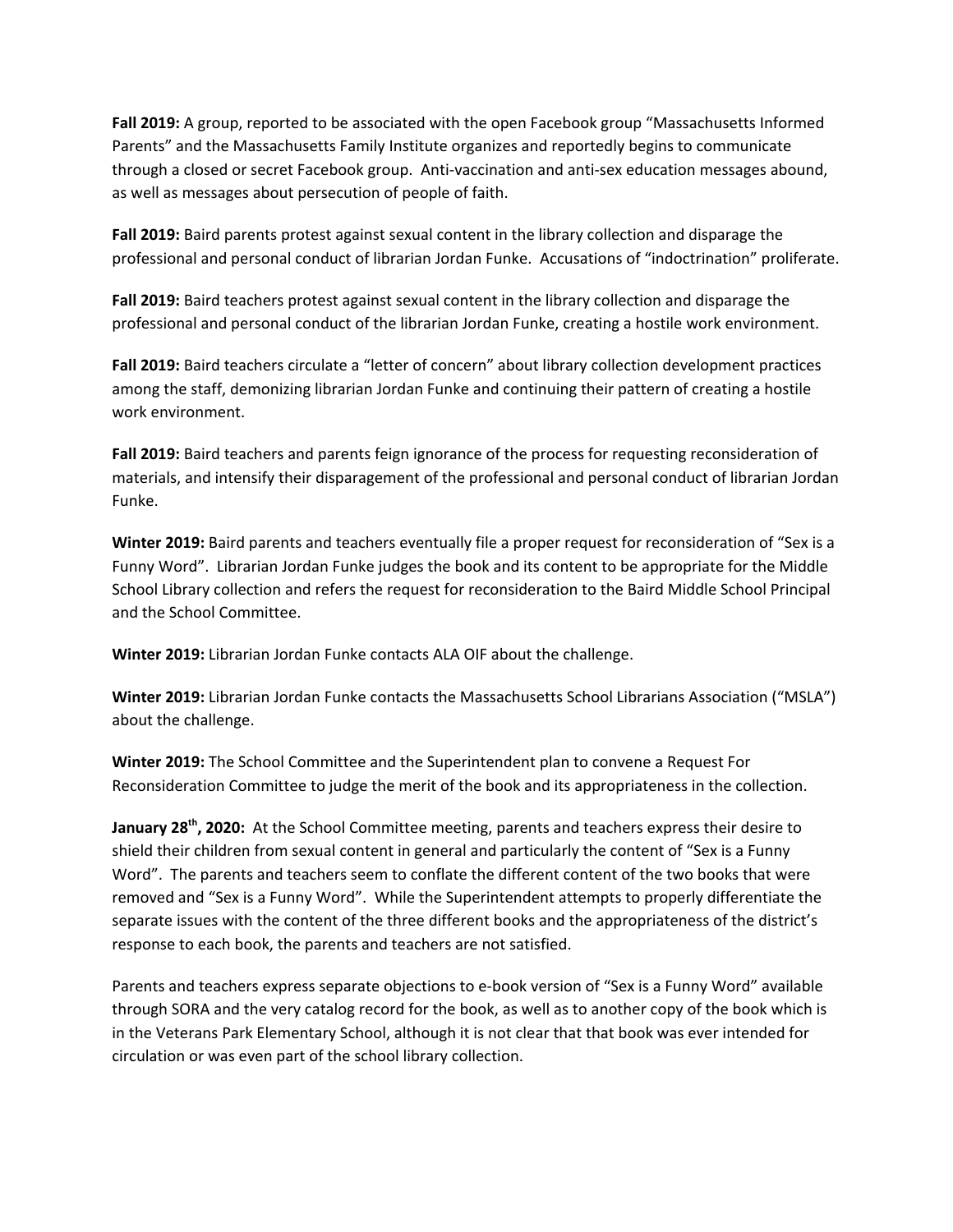Parents and teachers further disparage librarian Jordan Funke, questioning and disapproving of Funke's book recommendations to students, collection development practices and personal conduct. Several parents mention that they are no longer allowing their children to visit the library, most of whom also say that they are also not allowing their children to take part in health classes which are part of the regular state-mandated curriculum.

The Superintendent mentions the upcoming meeting of the Request For Reconsideration Committee, which is to be convened for the first time in the Superintendent's tenure. Parents and teachers are neither satisfied with the process nor the schedule, even though they are exactly in accordance with district policy.

The School Committee discusses the provision in their Policy Statement IJLAA - RECONSIDERATION OF INSTRUCTIONAL MATERIALS which requires challenged material to remain in circulation until a formal request for reconsideration has been reviewed.

The School Committee proposes to temporarily waive the provision in their Policy Statement IJLAA - RECONSIDERATION OF INSTRUCTIONAL MATERIALS which requires challenged materials to remain in circulation until their request for reconsideration has been reviewed for the express purpose of allowing "Sex is a Funny Word" to be removed from the collection before it has received a review by the Request For Reconsideration Committee.

The representative of School District Counsel offers an opinion that the change is not improper under MA Open Meeting Law, and the School Committee votes to waive the provision of the policy statement.

A school principal expresses confusion over the implications of the change in policy, but most parents and teachers leave the room satisfied and the School Committee turns to other business.

**February 2020:** ALA OIF contacts the MLA IFSRC.

MLA IFSRC writes a letter to the School Committee objecting to their waiver of the provision of Policy Statement IJLAA - RECONSIDERATION OF INSTRUCTIONAL MATERIALS which allows challenged materials to remain in circulation until a formal request for reconsideration has been reviewed.

MLA IFSRC writes a letter to the Request For Reconsideration Committee supporting the retention of "Sex is a Funny Word" in the Middle School Library collection.

February 11<sup>th</sup>, 2020: A smaller crowd gathers at the School Committee meeting, and a letter written by Ludlow Public Library Youth Services Librarian July Siebecker is read. The letter strongly objects to the suspension of the provision of Policy Statement IJLAA - RECONSIDERATION OF INSTRUCTIONAL MATERIALS which allows challenged materials to remain available until their reconsideration is complete.

Ludlow High School Librarian Jameson Hedin and an Elementary School Librarian enthusiastically agree.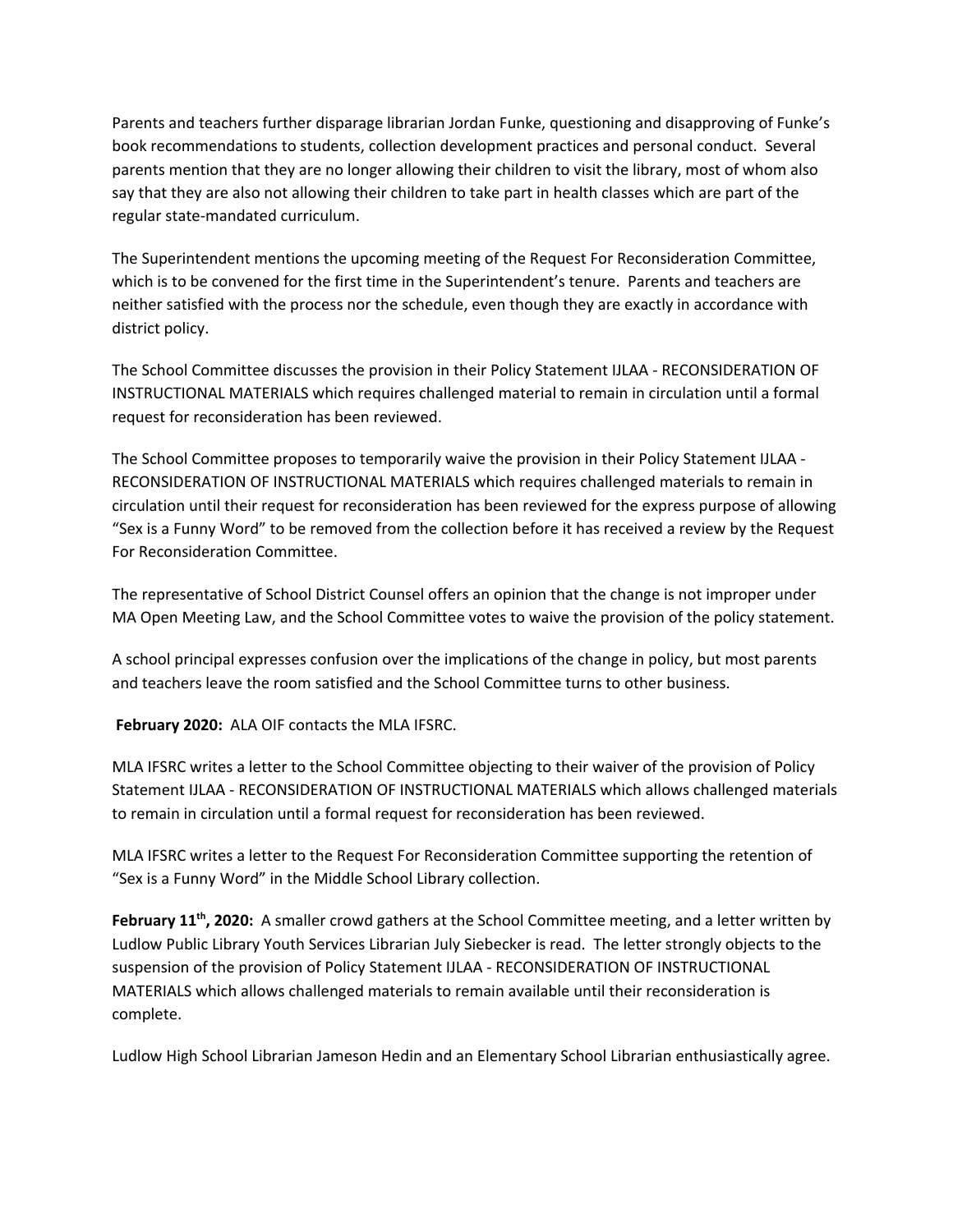The Superintendent also reads portions of a substantial letter from School District Counsel unequivocally supporting Policy Statement IJLAA - RECONSIDERATION OF INSTRUCTIONAL MATERIALS in its entirety.

The School Committee vote to rescind their waiver of the provision of Policy Statement IJLAA - RECONSIDERATION OF INSTRUCTIONAL MATERIALS which allows challenged materials to remain available until their reconsideration is complete.

Parents continue to make statements objecting to the book, but largely remain respectful of Librarian Jordan Funke, who is present. One parent insinuates that although the physical copy of the book has been marked "checked out" since the previous School Committee meeting, the e-book has remained available through SORA. Librarian Jordan Funke states that this is not the case, and further states that this has been confirmed not to be the case by logging in with credentials that have the same level of permission that a student would have. Parents seem neither to understand SORA's technology nor its non-concurrent use license model, and remain suspicious of the presence of the SORA app on their childrens' devices even after the Superintendent states that all e-book access through SORA has been suspended until "all issues" can be resolved. It is unknown whether SORA access has been restored.

The Superintendent mentions the upcoming meeting of the Request For Reconsideration Committee, and members of the School Committee seem to anticipate and dread a number of additional challenges (though none have actually been made).

February 13<sup>th</sup>, 2020: The seven members of the Request For Reconsideration Committee review "Sex is a Funny Word" and unanimously recommend that the district retain the book and e-book in the Middle School library collection. They recommend that the copy in the Elementary School not be placed in the library collection but be restricted to a professional collection for use by counselors and nurses.

February 19<sup>th</sup>, 2020: The Superintendent confirms the recommendation of the Request For Reconsideration Committee and releases the decision of the school district.

February 25<sup>th</sup>, 2020: Nothing relating to the Baird Middle School Library collection is on the School Committee meeting agenda, but that does not stop a crowd from gathering to rail against sexual content in the public comments section of the meeting. Comments denigrate the professionalism of librarians and teachers and insinuate that they are not doing their jobs. Excerpts of summaries of several books which are alleged to be in the middle school collection are read and objected to for subject matter and profanities.

Parents make comments demanding that the School Committee waive the provision of Policy Statement IJLAA - RECONSIDERATION OF INSTRUCTIONAL MATERIALS which allows challenged materials to remain available until their reconsideration is complete seemingly unaware that that policy has been affirmed at the previous meeting. They demand inclusion of parents on Request for Reconsideration Committees in the future and demand that the entire collection be reviewed by some "hard-working people" so that the collection excludes all references to topics like sex, drug use, violence, and eating disorders. They also advocate classification of books that contain references to such topics, and creation of a special section of books that can be checked out only with parents' permission. Distressingly, a member of the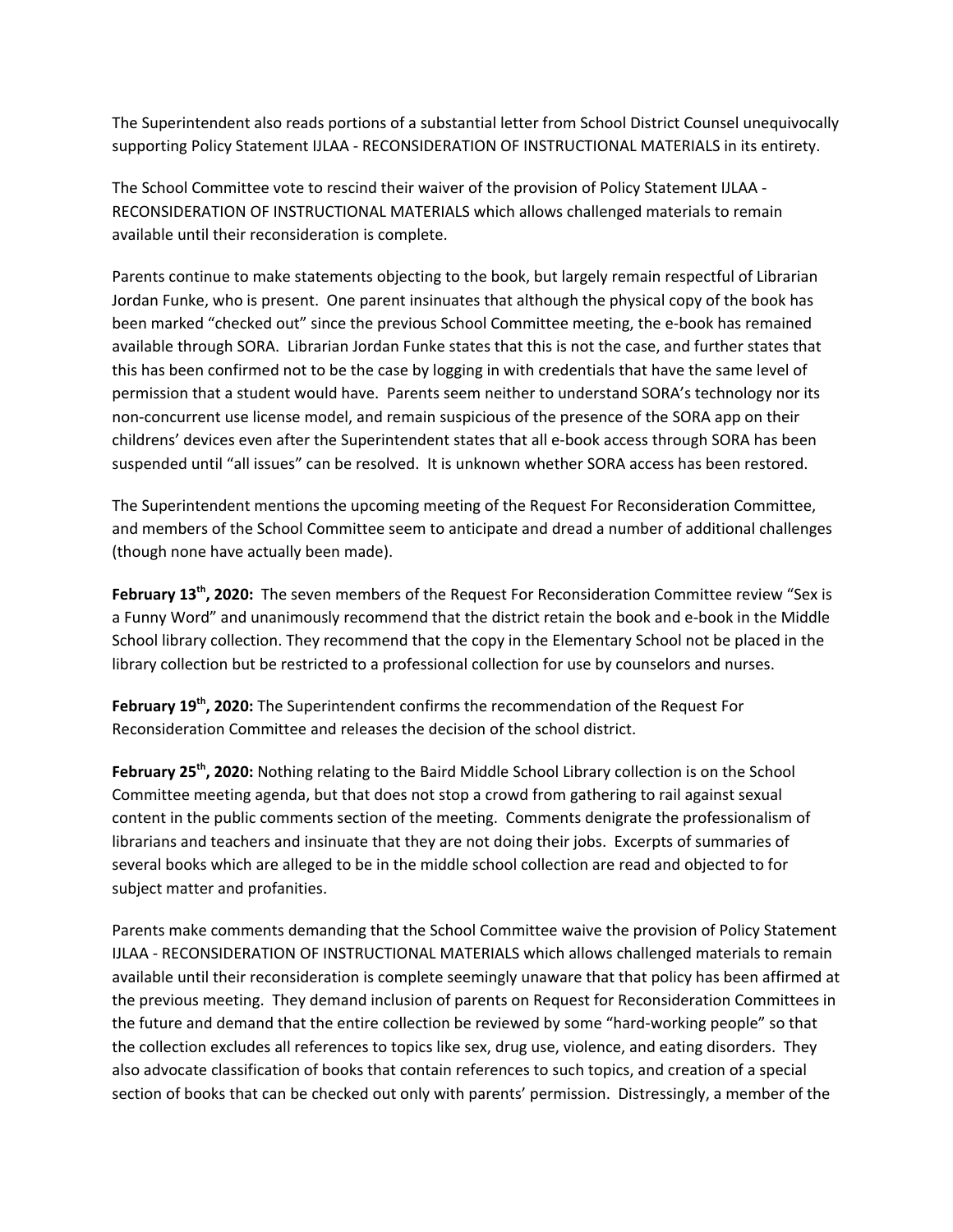school committee expresses dismay over the content of the middle school collection and support for the general idea of restriction of access by age and/or parental consent.

Parents continue to feign confusion over the process of challenging materials even after the process is explained once again by the school committee and the Superintendent.

No specific titles are mentioned, except for the two books removed from the library in the fall and Sex is a Funny Word.

March 2<sup>nd</sup>, 2020: Librarian Jordan Funke reports in a face to face meeting that assistance is coming from some colleagues and from the union. Some teachers and the union are helping to prepare a formal complaint against the teacher who was most instrumental in creating the hostile work environment in the school. Funke also sent thanks to the ALA OIF on behalf of Jameson Hedin, the chair of the Request for Reconsideration Committee for providing excellent guidance on how to conduct the Request for Reconsideration Committee and how to proceed. Finally, Funke sends thanks to her friends at the Massachusetts School Library Association for their steadfast support and to the MLA IFSRC for writing the letter defending the book. Funke also reports that the parent/teacher group have a list of several books to which they strenuously object, but for which they have yet to submit requests for reconsideration.

Respectfully Submitted,

Matt Amory, MLA IFSRC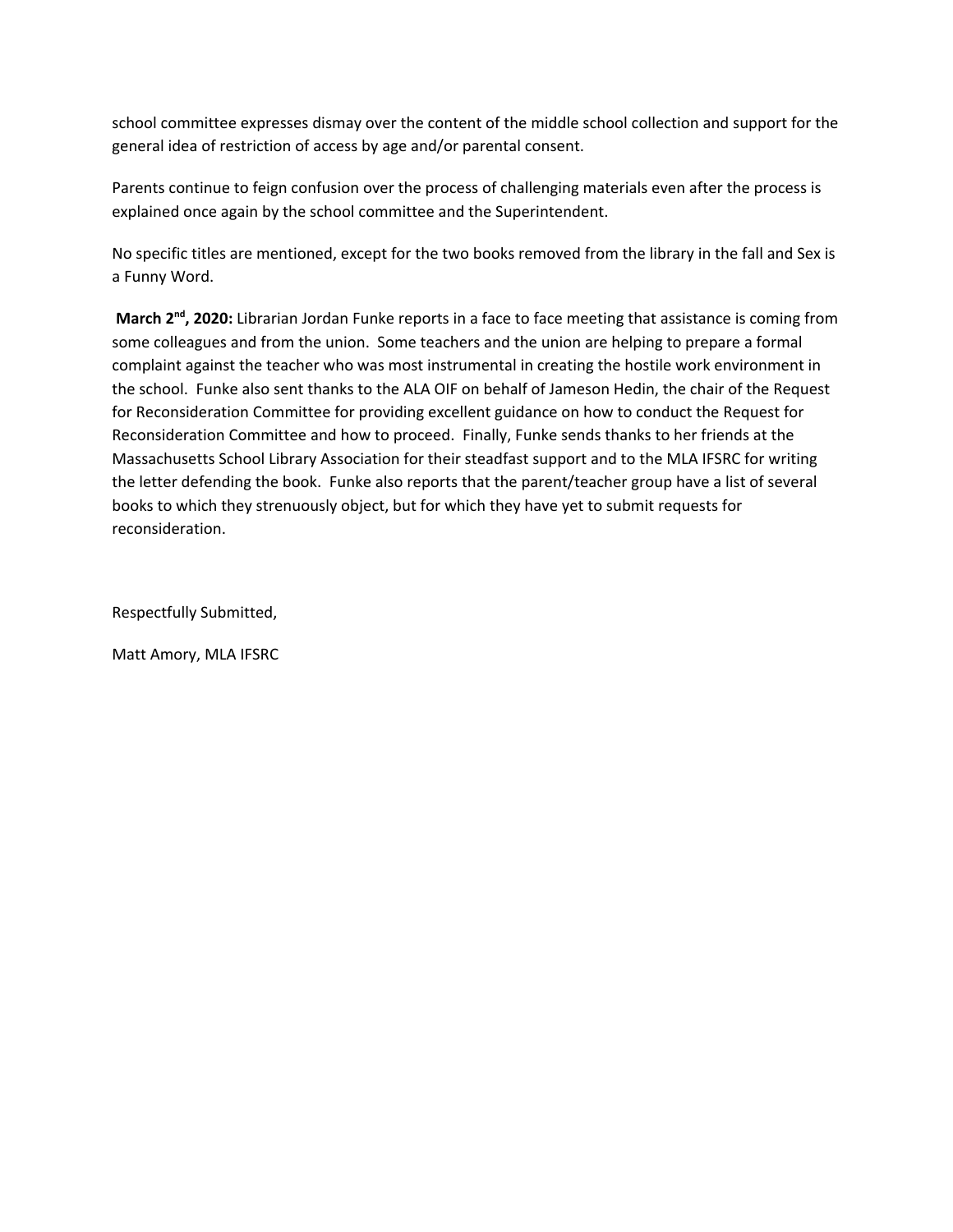

# **Jordan Miller Committee April 2020**

I am delighted to report that Amy Dorsheimer of Nevins Public library will join the Jordan Miller Committee.

This is great news. Thank you Krista for recommending Amy.

Respectfully submitted, Pam McCuen Jordan Miller Committee Chair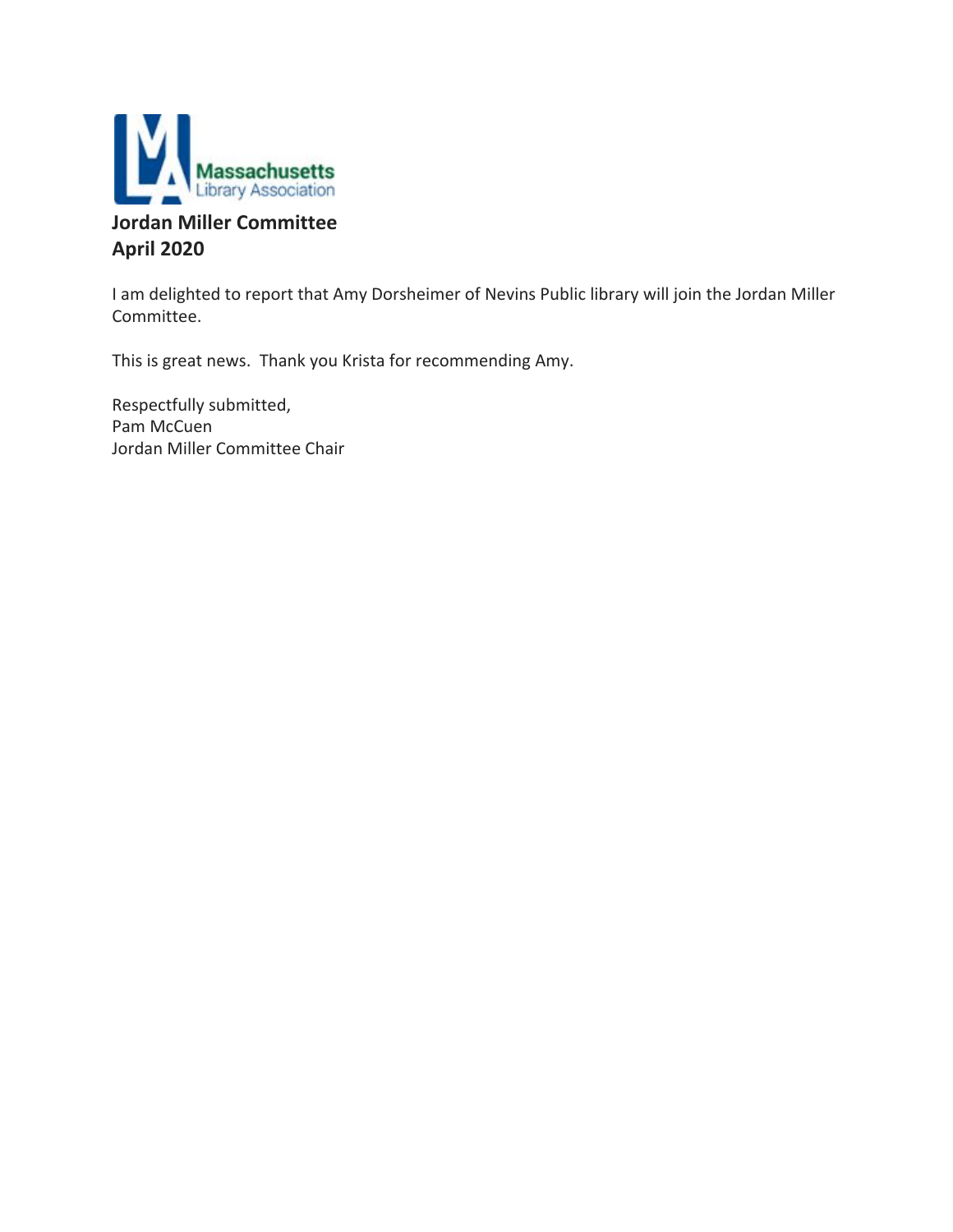

# **Leadership and Management Section April 2020**

# **Meetings:**

The section had a meeting on March 5, 2020 at the Massachusetts Library System's new location. Kim was unable to attend. Jen Ingles prepared for and ran the meeting. There was a presentation from Theresa Maturevich on managing in a crisis.

The next meeting was scheduled for May 7, but the in-person meeting has been canceled. We are discussing whether to have a virtual meeting in April instead. That would be our last meeting of the year.

Respectfully submitted, Kim Hewitt, Leadership Chair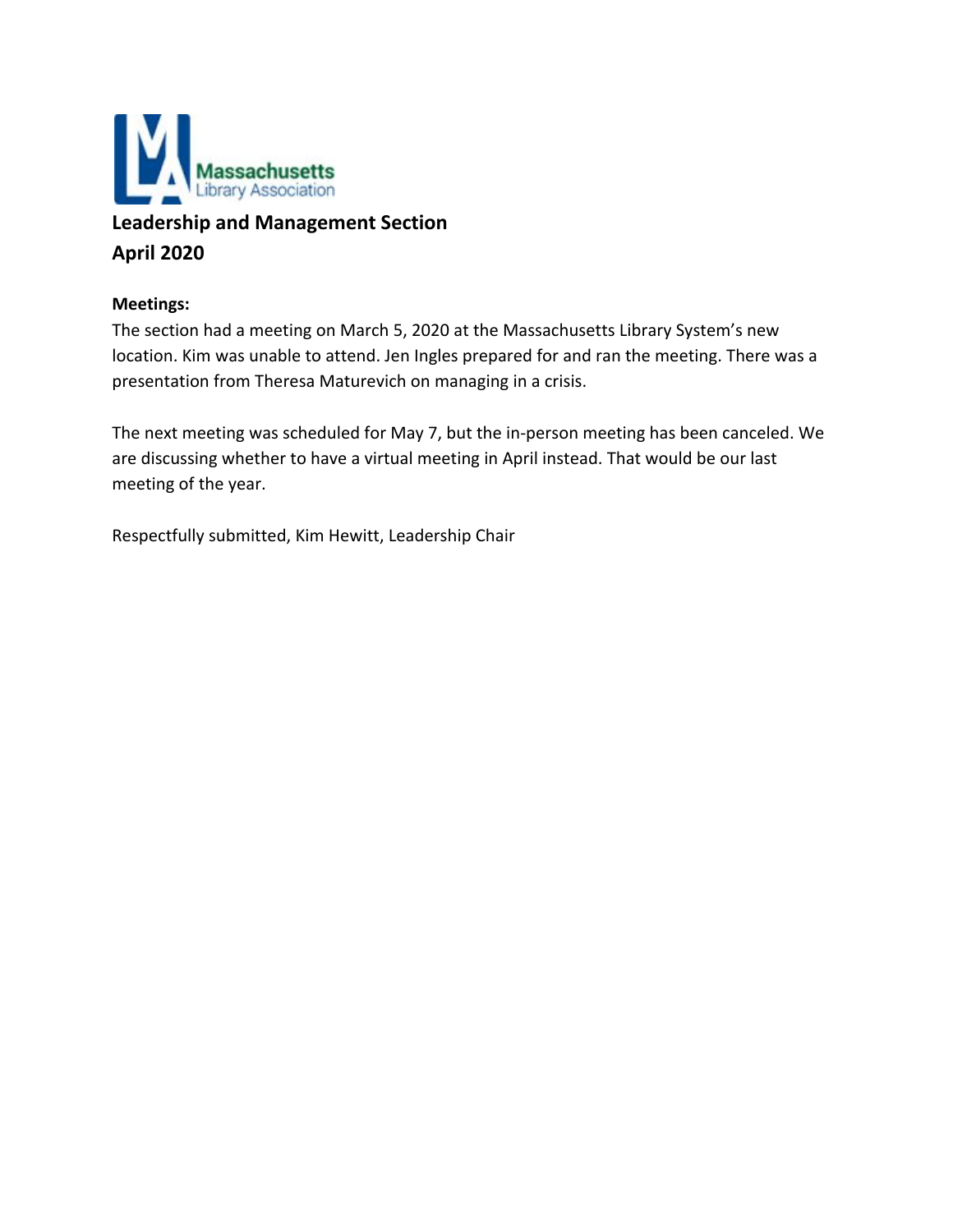

# **Legislative Committee Report April 2020**

Due to the COVID19 closures of all State Buildings and ensuing closures – MLA/MSLA Library Legislative Day at the State House was cancelled. The MLA Legislative Committee cancelled the 2.21.20 meeting as all activities halted. We are due to meet on Friday, April 17<sup>th</sup> remotely to discuss what options the committee has available to continue our advocacy and how that would be put into action.

Meanwhile, the Legislative Breakfasts, Coffees and Receptions all took place as planned so we are fortunate for our early efforts. 17 events take place. Note: next year the Committee will be tracking data to compile a report that will reflect the number of attendees, etc.

Census 2020 is still actively happening; Libraries across the Commonwealth are posting to remind their patrons to submit their census. The deadline has been extended and the enumerator plans have changed. Please see Census2020 website <https://2020census.gov/en> for updates.

The MLA Legislative Committee's next meeting is Friday, April 17, 2020, 10 a.m. – 12 noon, remotely.

Respectfully submitted Jennifer Harris, Chair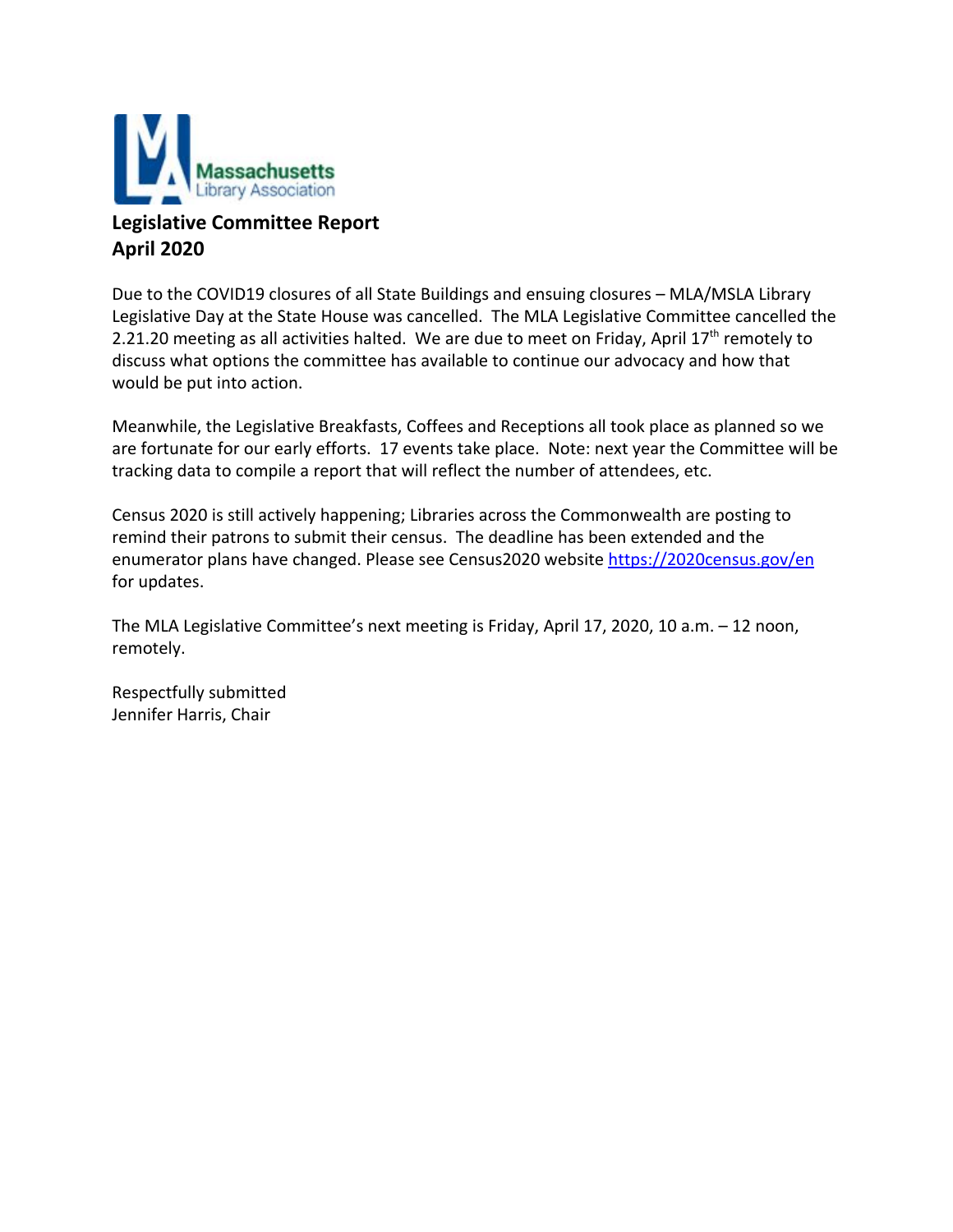

# **Membership Committee April 2020 Report**

The Massachusetts Library Association has 540 members. 65 members lapsed between March 1st and April 1st. There are 4 new members and 68 new or renewed since Feb. 1st, the last e-board meeting.

Esme recommended we send a letter to members, requesting they renew their memberships. Based on a similar one from ALA, we are planning on sending this to members by the end of April. Click [MLA letter](https://docs.google.com/document/d/1EM2kEKe_zUqF-KqbzXfq6yqUNsoqSaE4lcMY3XsTR7Q/edit?usp=sharing) We want to coordinate with the conference committee or anyone else sending communications to the membership.

A spreadsheet of the contact information for the members having joined since Feb. was sent to appropriate committee/section chairs. Also, if you have people on your committee who need their membership status verified, please let Laurie (llessner@sailsinc.org) know.

WildApricot has an app that offers some options to members. I set it up and it can be downloaded from your app store. It will show our events, membership directory, event registration, etc. Apple store -<https://itunes.apple.com/app/wild-apricot/id1220348450>

Android -<https://play.google.com/store/apps/details?id=com.wildapricot.appformembers> So take a look and let us know what you think.

Respectfully Submitted by, Melissa Campbell, Co-Chair Laurie Lessner, Co-Chair Kim Hewitt Patrick Marshall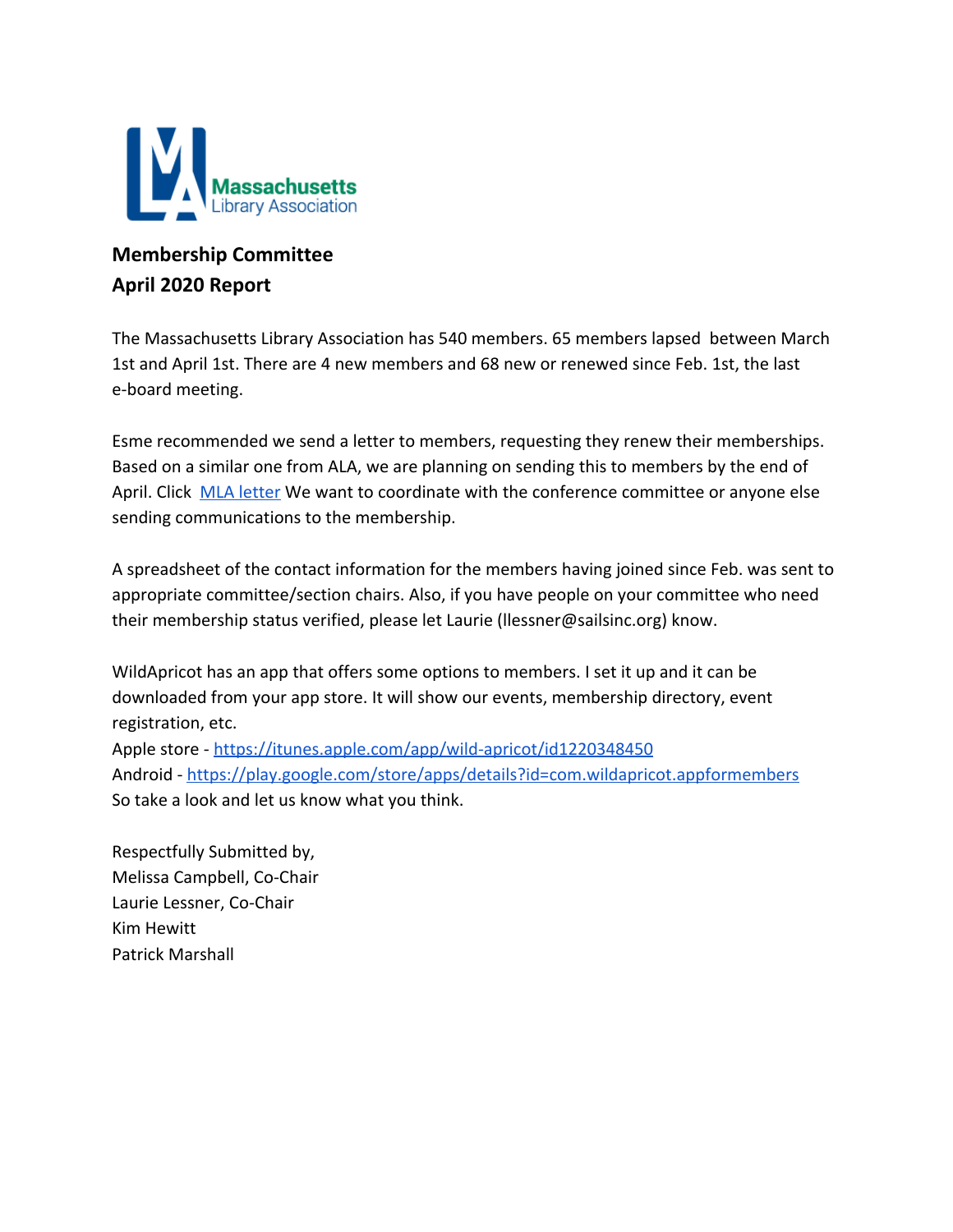# **Membership Letter**

Dear.

The Massachusetts Library Association is still here, fighting for the rights of libraries and library staff. While MLA urged Governor Baker to close libraries as part of the non-essential businesses order, the MLA in no way believes libraries are non-essential. Our members are vibrant and present in these trying times, searching for ways to meet the needs of our customers online. We want you to continue being able to keep your communities healthy. By pushing for libraries to close to the public and advocating staff continue to get paid to engage library customers online, is the best way to stay healthy.

We are also working to protect the rights of patrons, whether we're advocating for privacy rights, as protesting Lyndia.com's move to LinkedIn and their requirement for library users to create accounts, or banding with other library organizations to pressure Macmillian to revoke their embargo and ebook limitations on libraries. Both of these proved to have very positive results and by adding Massachusetts representation to the national scene we can make a difference.

Now is the time to renew your membership so that we can continue our fight for better services and protections for our members and the public. Please visit [www.Masslib.org](http://www.masslib.org/) to renew your membership. The attached dues invoice includes your complete renewal information. During these challenging times, if your employment situation has changed, be sure to update your membership level when renewing. Your membership dues are tax deductible. MLA is a 501c3 organization. (TAXID #\_\_\_\_\_)

You take the service aspect of your job seriously as you promote online resources, perform online programming and create neighborhood scavenger hunts in your communities to help get through this pandemic. MLA can help by getting you in touch with other professionals in your area going through the same thing within our committees.

MLA thanks you for being the librarian superstar you are.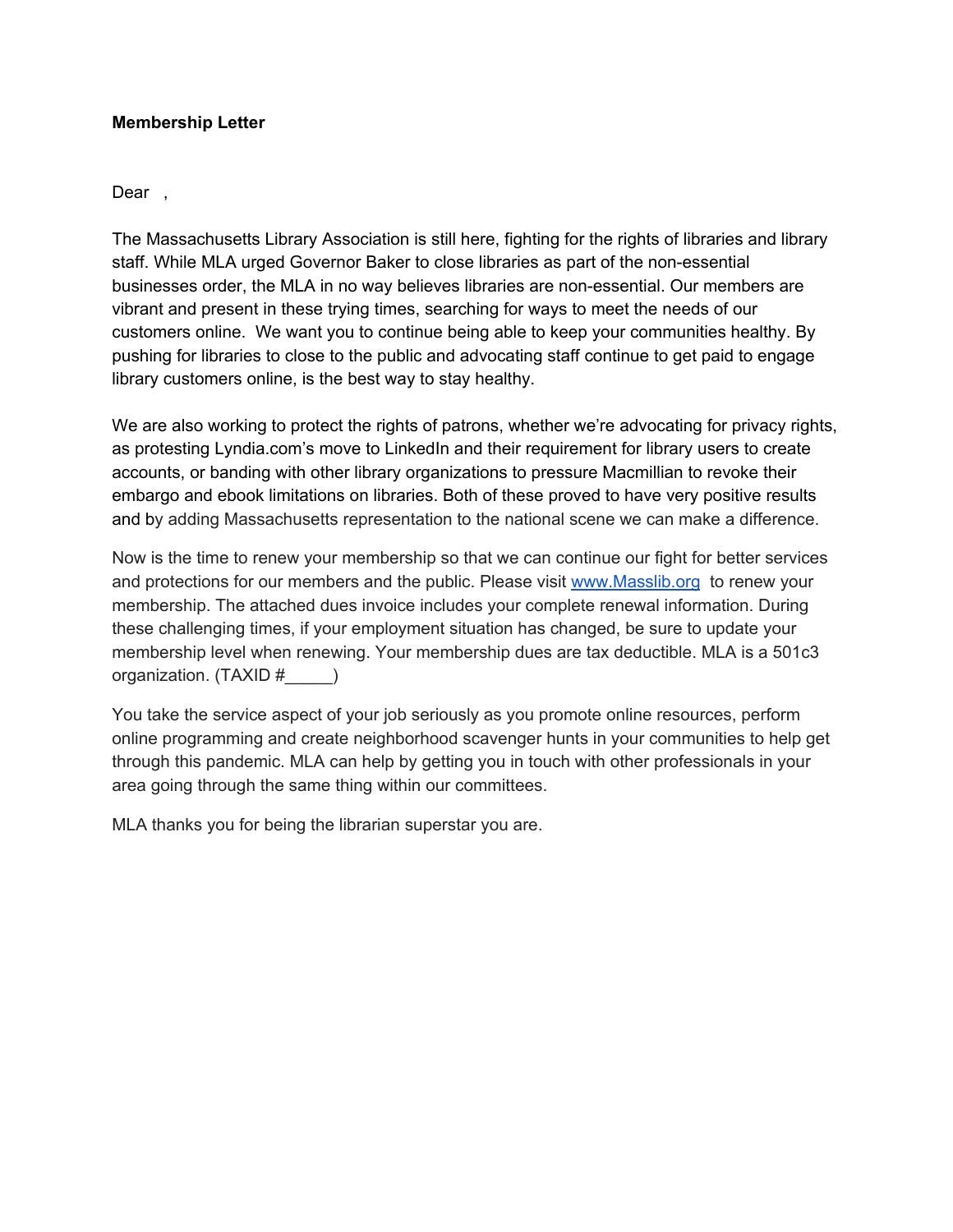

# **Paralibrarian Section Report April 2020**

Our last meeting was a virtual meeting attended via GoToMeeting on March 12, 2020.

**• Since we made this a virtual meeting due to COVID – 19 pandemic statewide changes** our review of the most recent PARA certification portfolio was postponed. We have instituted a new plan to review those portfolios because of these changes. Please see the attached letter from the Chair of both the Career Development Committee and the PARA Review Board.

**■ We would like to have nominations for our Awards (MLA Paralibrarian Section Award for** Outstanding Library Support Staff and MLA Paralibrarian Section Award for Library Support Staff Advocate) to move forward. We will discuss logistics at our next meeting.

**2** Our next meeting on April 16, 2020 will be a virtual meeting.

Respectfully submitted,

Anna McGrath Chair Paralibrarian Section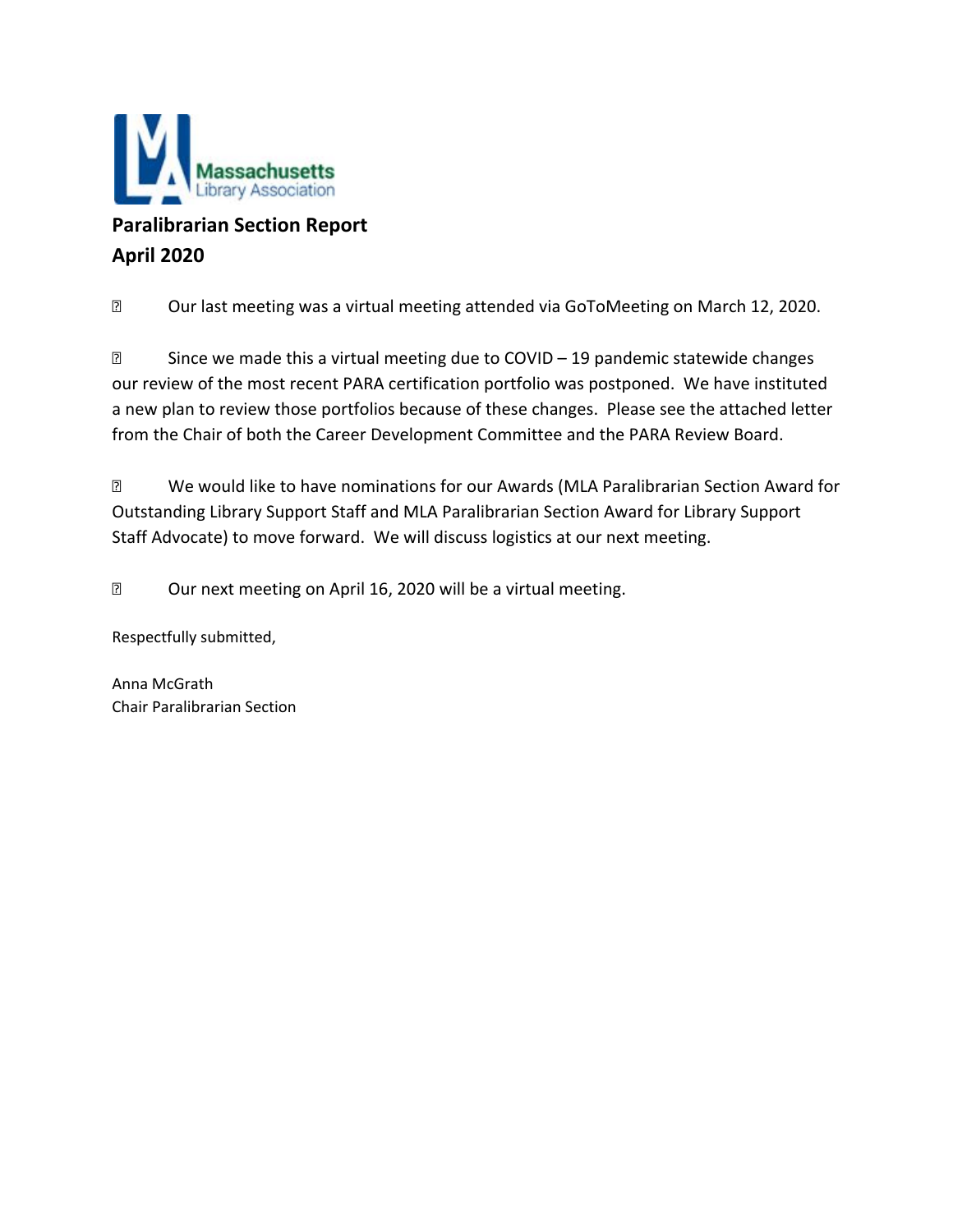# **Letter from ParaLibrarian Review Board**

March 11, 2020 RE: PARA Review Board and the Coronavirus

Communications coming from the MBLC and the MLA regarding the Coronavirus and what is being done to mitigate its spread prompted a discussion between Anna McGrath, Chair of the Paralibrarian Section and Karen Horn, Chair of both the Career Development Committee and the PARA Review Board. This discussion centered around devising an alternate plan for the scheduled meeting of the PARA Review Board on the afternoon of March 12th, 2020 at the Middleboro Public Library. Normally a group of between 3 and 5 members of the Review Board meets to evaluate recent Certification applications to determine eligibility of each applicant's portfolio for Certification approval. This is in accord and with the Guidelines, which state that the Review Board must include at least 3 members. In light of current recommendations to cancel, reschedule or hold virtual meetings, we needed to come

up with a plan for reviewing the 7 portfolios currently in our possession. After much discussion, Anna and I propose the following:

 Karen, as Chair of the PARA Review Board, will initially go through each portfolio and approve requests for points that are "cut and dry"; those that are obviously within the parameters of the Guidelines, those that require no discussion or need further documentation.

**E** Any that she deems questionable will be flagged and set aside until at least two other members of the Review Board are able to meet either virtually or in person to make a decision.

 As an alternative, Karen will scan those items which are questionable and send to the other Review Board members for their consideration, followed by a conference call to make a final decision on eligibility for points.

With this new procedure in place, our normal timeline will need to be extended. Karen will notify all applicants of this change and assure them that the Review Board will proceed in as timely a fashion as possible in order to get all signatures on Certificates in time for the May Conference. In the event that this conference is canceled by the MLA due to a continued moratorium on meetings and large gatherings, we will mail all Certificates as soon as possible.

Respectfully submitted,

Karen Horn Chair, Career Development Committee Chair, PARA Review Board MLA Paralibrarian Section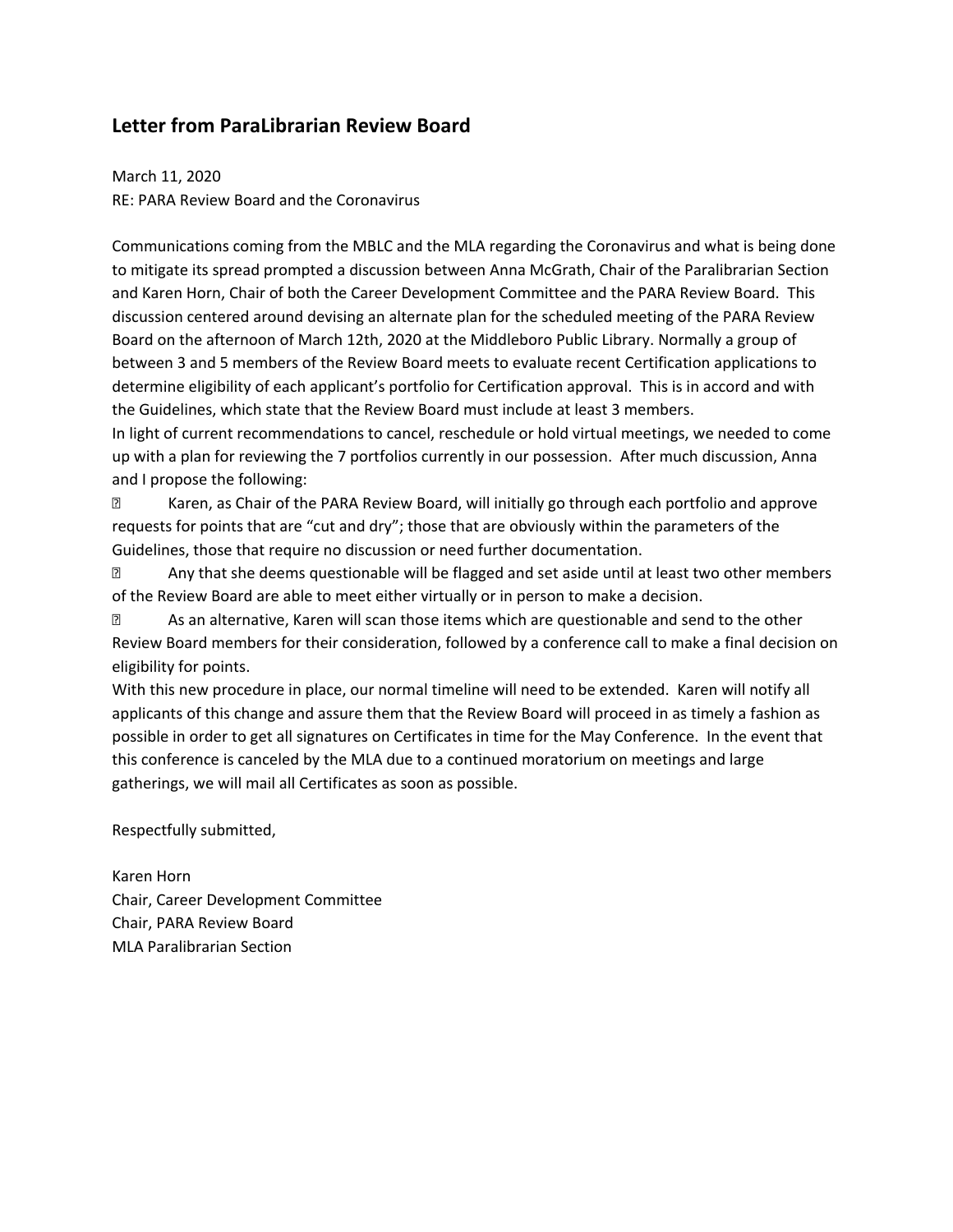

# **Public Relations Committee Report April 8, 2020**

The PR Committee received three candidates for nominations to the Hall of Fame. The committee began work on creating a way for the committee to review and vote for the candidates online to begin the evaluation process and begin the discussions of the Class of 2020. Unfortunately, the process was interrupted by the COVID-19 crisis.

The MLA Social Media accounts are continuing to disseminate information, especially the Association's Updated Recommendation of the Closure of All Massachusetts Libraries and other COVID related topics. Special thanks to the Readers Advisory Section for contributing content on books during this time.

Andrea is hoping to schedule an Association-wide Virtual Quarantini Hour while we are in this crisis, and the PR Committee is hoping to meet as well to figure out how we want to celebrate our Hall of Fame class

Respectfully submitted, Andrea Puglisi & Jocelyn Tavares, Co-Chairs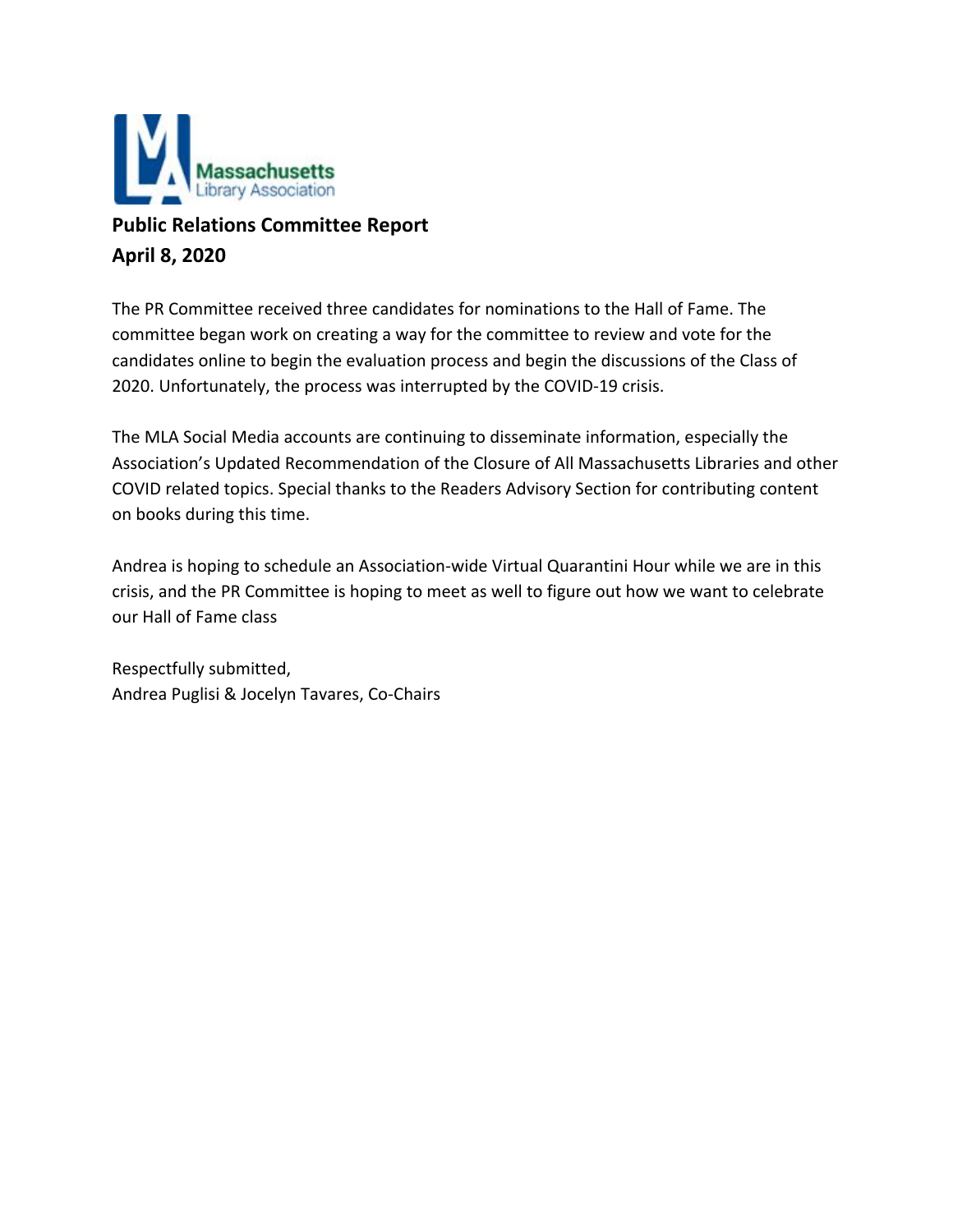

# **Readers' Advisory Section Report April 2020**

The Readers' Advisory Section is scheduled to meet April 16, 2020.

With the cancellation of the MLA 2020 conference, the section will miss out on some in person recruiting and promotional activities to build membership.

We are holding our next meeting entirely virtually, and sending out invitations and reminders to various state distribution lists. We anticipate increased attendance, and may continue this format beyond the requirements of pandemic practices.

We are planning implementation of a suite of resources for Readers' Advisors on masslib.org, and intend our forthcoming survey to inform its expansion.

We continue to work on creating a sustainable plan for the future of the section.

Respectfully submitted, Pam Aghababian and Alene Moroni, co-chairs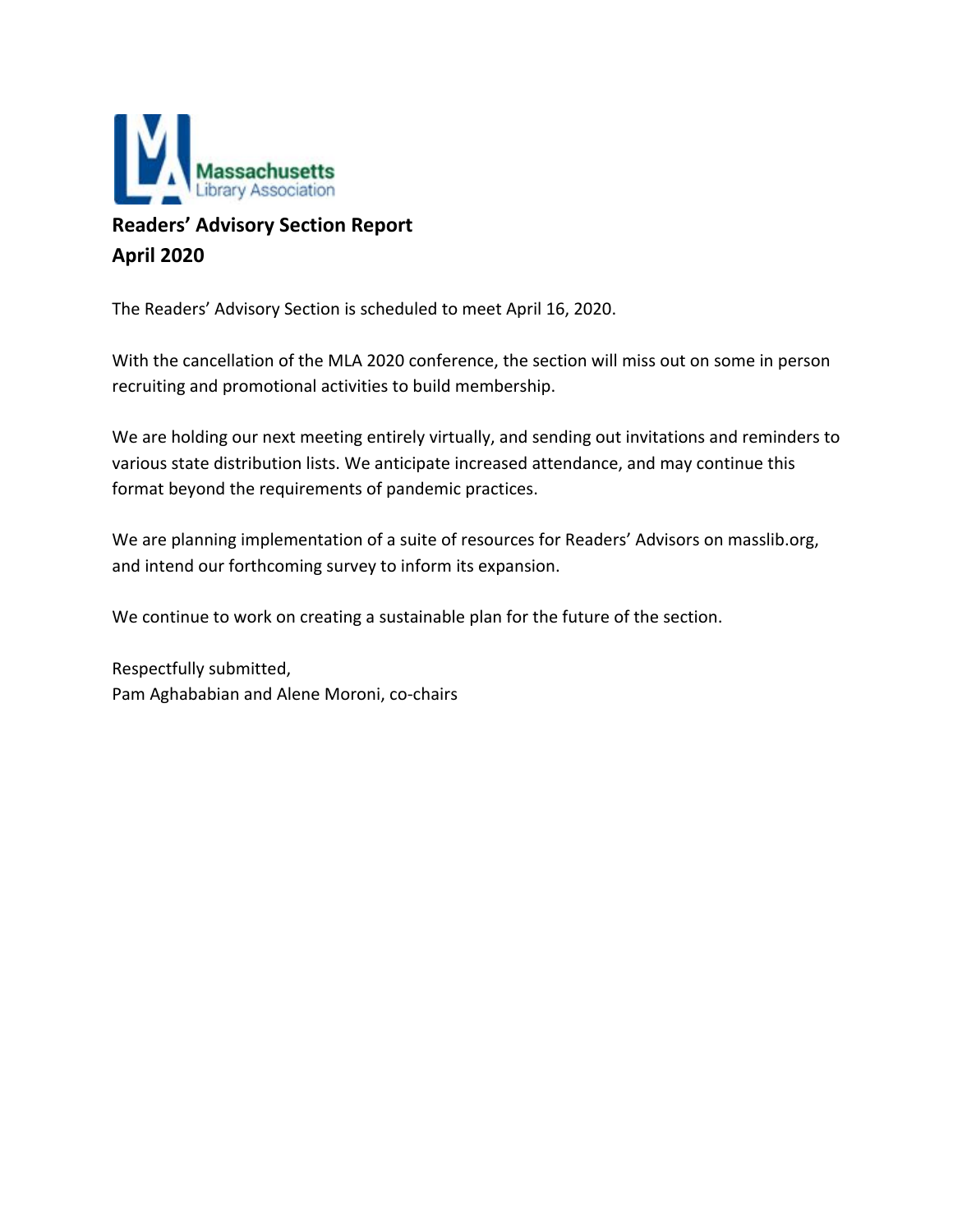

# **Reference User Services Section April 2020**

- The Reference User Services Section (RUSS) held its third meeting of the year on February 7th at the Massachusetts Library System's office in Marlborough. Following our business meeting we had Carly Bari from the US Census speak about how libraries can help ensure a complete count for 2020.
- RUSS was to hold its fourth meeting of the year on May 1st at the Plymouth Public Library. This meeting was canceled due to the COVID-19 outbreak. The topic to be discussed was senior in libraries.
- RUSS may meet virtually in May to make up for the missed physical meeting.

Respectfully Submitted, Sarah Breen and Rebecca Lemos MLA RUSS Co-Chairs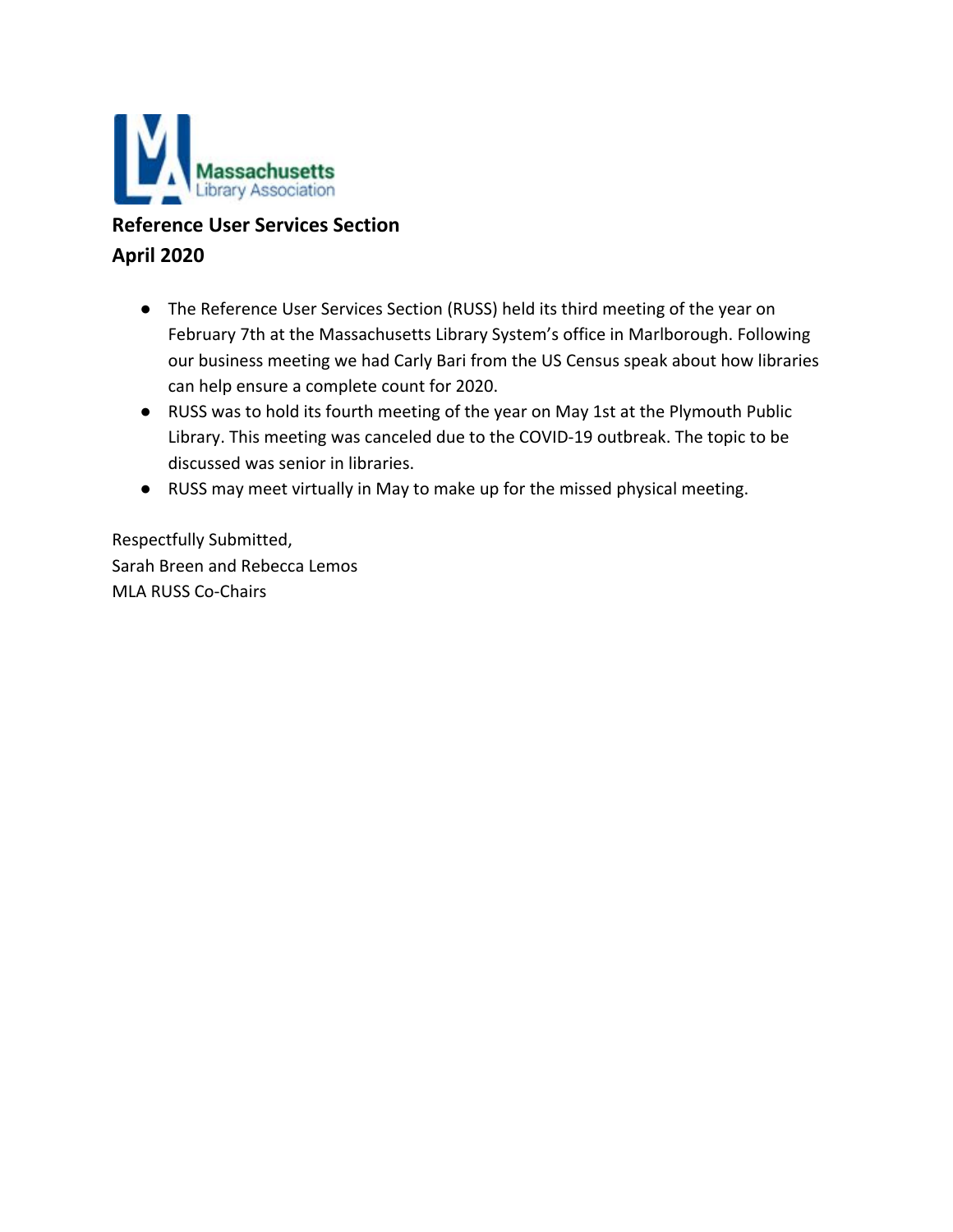

# **Youth Services Section Report April 10, 2020**

The Youth Services Section had a scheduled meeting for Thursday, March 19 which was not held due to the venue, Duxbury Free Library, closing due to the COVID-19 pandemic. Topics were going to include finalizing conference needs, pulling together a call for nominations since all our offices are up for re-election, and checking in about our fundraising efforts.

Although a date for a virtual meeting has not been set, Marissa will be in touch with the YSS Board this week to set something up. We will still be pulling together nominations and elections for April/May.

After an initial positive response, orders for our perpetual monthly planner have halted for the time being (understandably). Since they are also stored in the Duxbury Free Library and we were sending them out though MLS delivery, they are not currently available. However, the convenience of ordering the planners and magnets directly through the MLA website is awesome. We sold 9 planners to date at \$25.00.

Respectfully submitted,

MarissaAntosh Chair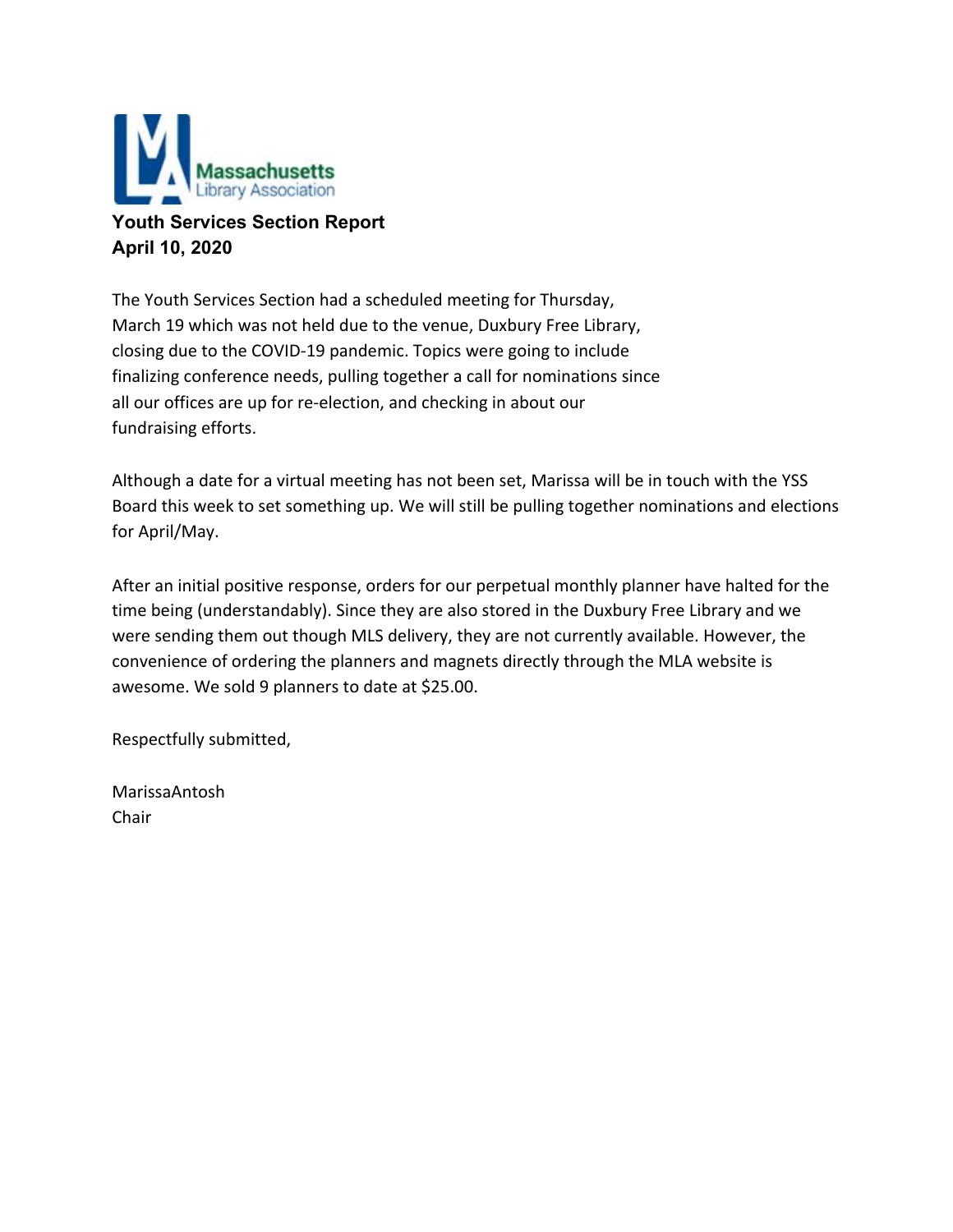# **MBLC Director's Report to MLA Executive Board April 2020**

**COVID-19**: In response to the COVID-19 pandemic, the Board held an emergency meeting by conference line on Thursday, March 19, at which it agreed to support a statement from Chair Roland Ochsenbein regarding the temporary closure of libraries:

<https://mblc.state.ma.us/covid19.php#ochsenbein-statement-0320>

The MBLC has issued multiple statements and updates from the Board and staff to the library community relating to the current crisis: <https://mblc.state.ma.us/covid19.php>. Staff has been fielding questions related to materials handling, library closings, remote services, staffing closed libraries, and the impact of staff layoffs, amongst other topics.

**FY2021 Budget**: The House typically debates its version of the budget in April, and the Senate in May. However, given the current State of Emergency, House Ways and Means Chair Aaron Michlewitz recently said it would be highly unlikely that the House will have a budget in April. Options being considered by the legislature include collectively settling an new revenue estimate, pre-conferencing the budget so that leaders in both branches are in broad agreement before it goes to the floor of either branch, or having the Governor file a one-month spending extension now to keep government running through July to give legislators more time to adjust and plan. Legislative and administration leaders will also convene a hearing soon to discuss the budgeting impacts of the outbreak. According to a recent *State House News Service* article, one policy analysis group [estimated](https://statehousenews.com/news/2020635) COVID-19 may cause state tax revenues to plummet \$1.8 billion to \$3 billion in the next 15 months.

**H.4154,** *An Act Financing the General Governmental Infrastructure of the Commonwealth,* which includes \$150 million for the Massachusetts Public Library Construction Program (MPLCP), is still in the House Ways and Means Committee. We continue to monitor the bill's status.

The **Institute of Museum and Library Services** (IMLS) has announced that the President has signed the CARES Act, which designates \$50 million in coronavirus response funding for IMLS. Following passage in the House of Representatives, both chambers of Congress approved of the Coronavirus Aid, Relief, and Economic Security (CARES) Act, a \$2 trillion response to the growing pandemic. The emergency investment allocated to IMLS will enable libraries and museums to prevent, prepare for, and respond to the coronavirus, including "by expanding digital network access, purchasing Internet accessible devices, and providing technical support services to their communities." The MBLC anticipates further guidance on how much funding Massachusetts will receive and how these funds may be used.

**Strategic Plan 2021-2025**: Our strategic planning process is moving along; Abby Straus and her colleague Jane Darling held a focus group with the Ecosystem Committee on March 18 and they are currently scheduling a focus group with the Automated Network directors/administrators and board representatives. They have completed most of the individual interviews and held a virtual workshop with MBLC staff earlier this week.

**Trustee Orientations**: Trustee orientations scheduled for April 2020 have been cancelled. We are currently working on creating virtual events to take their place. We will wait to make calls on orientations scheduled for May and June. All will depend on social distancing guidance from the state and the availability of venues.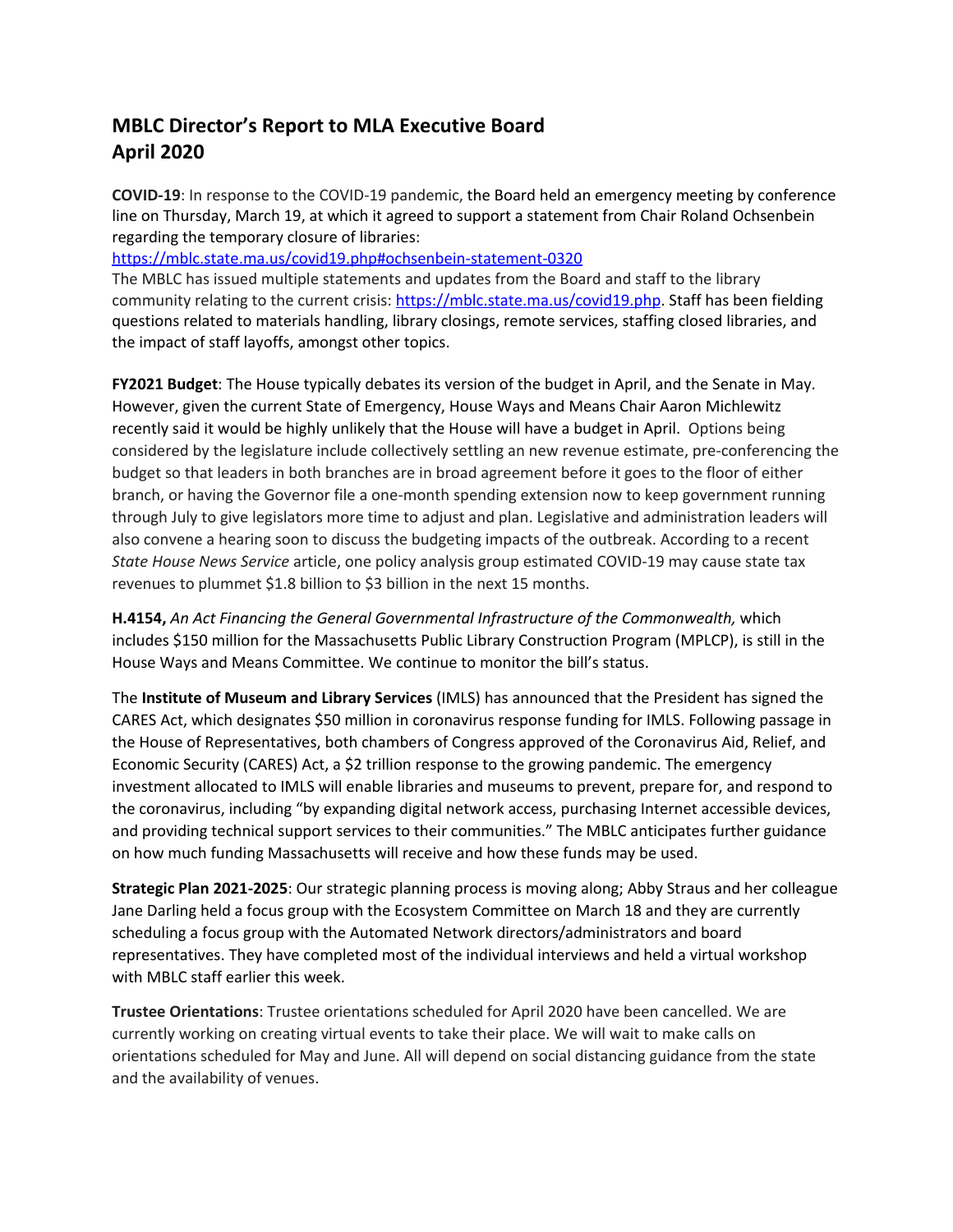**State Aid to Public Libraries**: In an effort to support libraries participating in the State Aid to Public Libraries Program as they cope with the COVID-19 emergency, the Board of Library Commissioners approved changes to the State Aid Program Standards Policies at their monthly Board meeting on April 2, 2020. Rather than address the changes individually in each of the ten policies for both 2020 and 2021, the modifications are reflected and were approved through an Emergency Preamble to the State Aid to Public Libraries Program Policies which has been added to the State Aid Policies section of the MBLC website and as a preface to the printed versions of the policy documents going forward.

The Emergency Preamble addresses: -Hours Open Requirement -Materials Expenditure Requirement -Accommodation Policies for the Hours Open and Materials Expenditure Requirement -The Closure of a Public Library Policy -Municipal Appropriation Requirement (MAR) Chapter 78, Section 19A -The FY 2021 Five Year Waiver Plan Policy -Disproportionate Cuts

**Mass Library Trustee and Friends Associations**: Both the MLTA and the MFOL have suspended their board meetings. The MFOL cancelled their Spring Friends Sharing with Friends meeting that was scheduled for April 25, 2020.

**Small Library ARSL Scholarship**: Lyndsay Forbes along with Kristi Chadwick and Michel Eberle of the MLS announced this year's funding for up to six Massachusetts public librarians to attend the Association for Rural and Small Libraries (ARSL) annual conference in Wichita, Kansas, September 30-October 3, 2020. Scholarship recipients will use their experience at the conference to help plan future Small Library Forums.

MBLC Preservation Specialist Evan Knight, in collaboration with COSTEP MA board members and subscribers ("Coordinated Statewide Emergency Preparedness in Massachusetts"), has developed guidelines for response from the perspective of collections preservation. The page, "**Public [Health](https://mblc.state.ma.us/costepma/index.php/cultural-institutions/mitigation/public-health-emergencies/) [Emergencies:](https://mblc.state.ma.us/costepma/index.php/cultural-institutions/mitigation/public-health-emergencies/) COVID-19,"** was published March 13, and recently updated March 26 to reflect the dynamic situation. Two national organizations have recently cited the page for wider distribution: the Association for Library Collections and Technical Services, a division of the American Library Association, at "Handling Library Materials and [Collections](http://www.ala.org/alcts/preservationweek/resources/pandemic) During a Pandemic," and the American Institute for Conservation, at ["Collections](https://www.culturalheritage.org/resources/emergencies/collections-care-amid-covid-19) Care Amid COVID-19." Thanks to Evan for this resource, which will be continuously updated. Please feel free to reach out to him with questions and concerns regarding your collections.

Evan was also interviewed for *American Libraries* magazine's blog *: How to Sanitize Collections in a Pandemic: Conservators weigh in on the mysteries of materials handling during COVID -19 <https://americanlibrariesmagazine.org/blogs/the-scoop/how-to-sanitize-collections-covid-19/>*

Our **Communications Team** has been working to increase ease of access to digital resources. The consumer portal (mass.gov/libraries) has been updated and expanded to include free-for-now resources as well as unique opportunities from authors, illustrators and educators. The resources can be seen at <https://libraries.state.ma.us/pages/free-resources> Always free statewide resources are also included. This one-stop place makes it easy for residents to find library resources and other free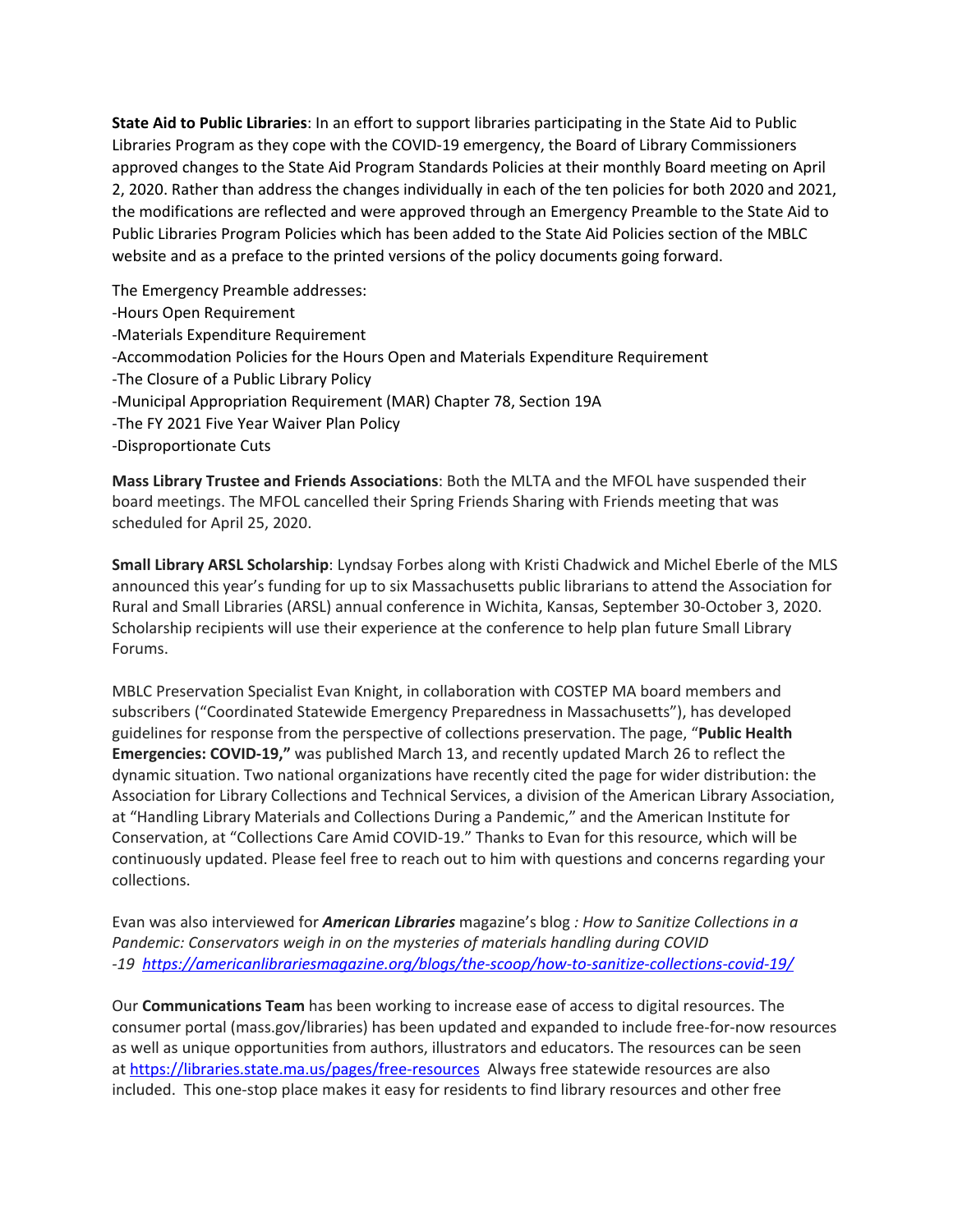resources. The team also continues to develop the Lauren Baker video library.

The team is using MBLC social media channels to connect users and librarians to digital resources. The team has also created promotional posts for libraries to use on their social media channels: <https://awarehouse.mblc.state.ma.us/collateral/campaigns/digital-library/>

#### **Database promotion**

The MBLC has developed database promotion for social media that takes users directly into the databases and gives the local library the usage statistic:

Databases Dogs: <https://awarehouse.mblc.state.ma.us/collateral/programs/databases-dogs/> Databases Healthy

Aging: <https://awarehouse.mblc.state.ma.us/collateral/programs/databases-healthy-aging> Databases Wellness: <https://awarehouse.mblc.state.ma.us/collateral/programs/databases-wellness/> Databases Kids: <https://awarehouse.mblc.state.ma.us/collateral/programs/databases-kids/> Databases: Home

Improvement: [https://awarehouse.mblc.state.ma.us/collateral/programs/databases-home-improvemen](https://awarehouse.mblc.state.ma.us/collateral/programs/databases-home-improvement/) [t](https://awarehouse.mblc.state.ma.us/collateral/programs/databases-home-improvement/)

In terms of **summer reading**, the communications team has been in touch with our partners at the Boston Bruins. Many Bruins staff have been furloughed, including the staffer who works with us on the summer program. Right now, it is unclear whether Blades visits will occur this summer. Bruins summer materials have all been developed but the MBLC is holding off on orders for now. MBLC staff is working to confirm if the First Lady and Blades Summer Reading Challenge can still move forward. Libraries may have a difficult time launching any summer programs and this challenge could help fill the gap in that it is mainly online. The team has taken orders for the national CSLP poster but getting them out to the libraries is an issue due to closures.

**Office Lease**: The lease for our new office space on the fifth floor at 90 Canal Street has been officially executed. We are now scheduled to move in September, however given all that is going on, that could change.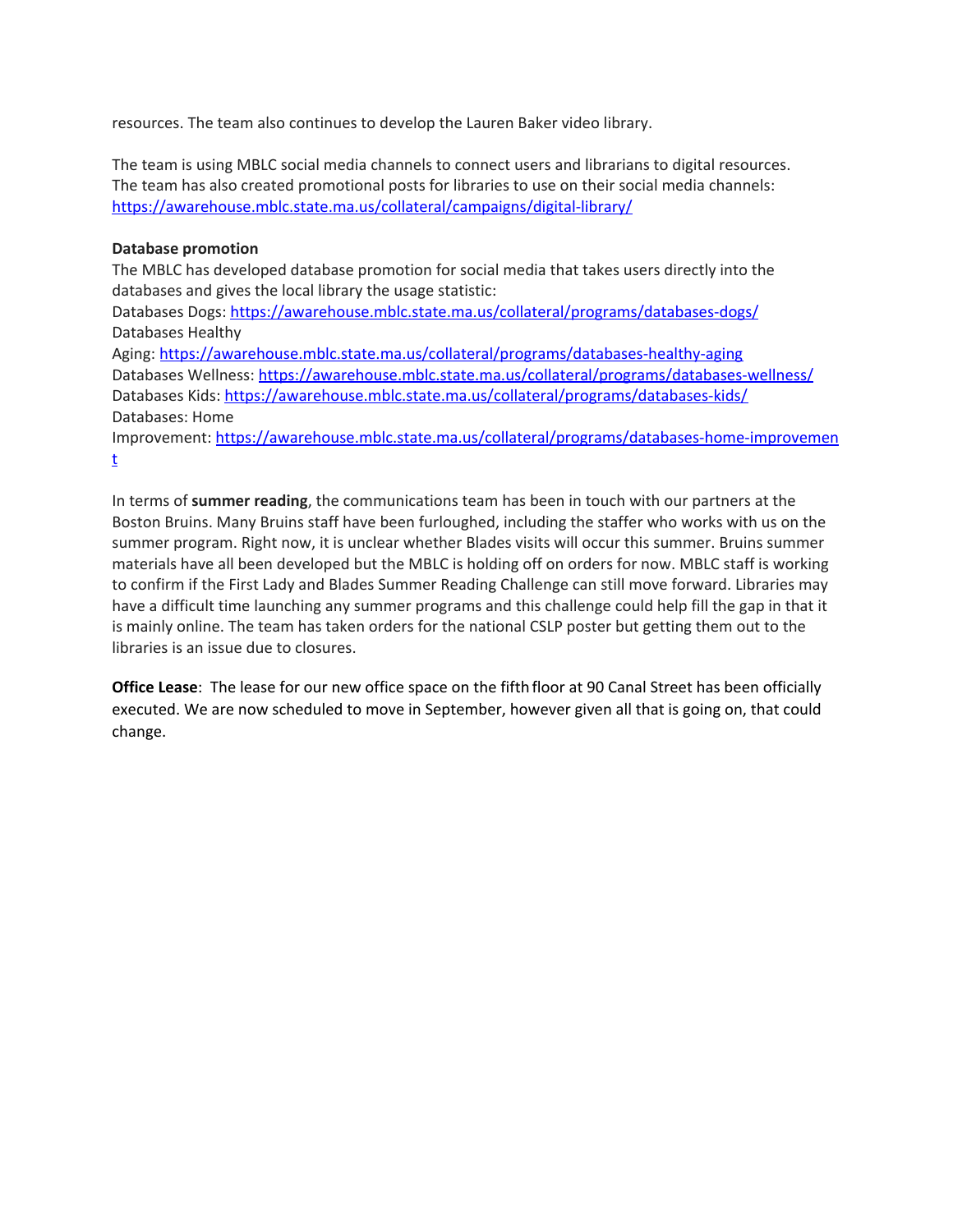# **The Massachusetts School Library Association (MSLA) Update to MLA Executive Board – April 2020**



MSLA has been involved in many activities surrounding the COVID-19 crisis because of all schools closing until May.

The **Virtual School [Librarian](https://guides.masslibsystem.org/c.php?g=1016128&p=7360036&preview=93ca37bc43b48d2b3e8a52dfd5a7e913)** LibGuide was launched by the MSLA Advocacy Team, in collaboration with MBLC, MLS, and BPL. It provides links to statewide online content, BPL e-card info, and a new **Ask a School Librarian** online form designed to serve schools that lack a school librarian.

Virtual "**Work Alike"** meetings are scheduled weekly for middle school and high school librarians to network.

We postponed and now, plan to reschedule our **2020 Conference, "We can do it: School libraries build strong communities,"** which was planned for March 29-30 at the Sheraton in Framingham.

**Weekly updates** began this week and are planned for the duration of the crisis. See the first update, below.

**About MSLA** - The MSLA is an association of school librarians, supporters of school libraries, and other stakeholders. We host professional development events and an annual conference to support our 700 members.

Next Board virtual meeting is April 15, 2020.

## **Contacts:**

- Laura Luker, President, luker.laura@gmail.com
- Emily Kristofek, Office Manager/Event Planner emilykristo@gmail.com
- Greg Pronevitz, Director of Outreach greg@pronevitzconsulting.com, 978-760-4767

## **Massachusetts School Library Association**

PO Box 336, Wayland, MA 01778 <https://www.maschoolibraries.org/>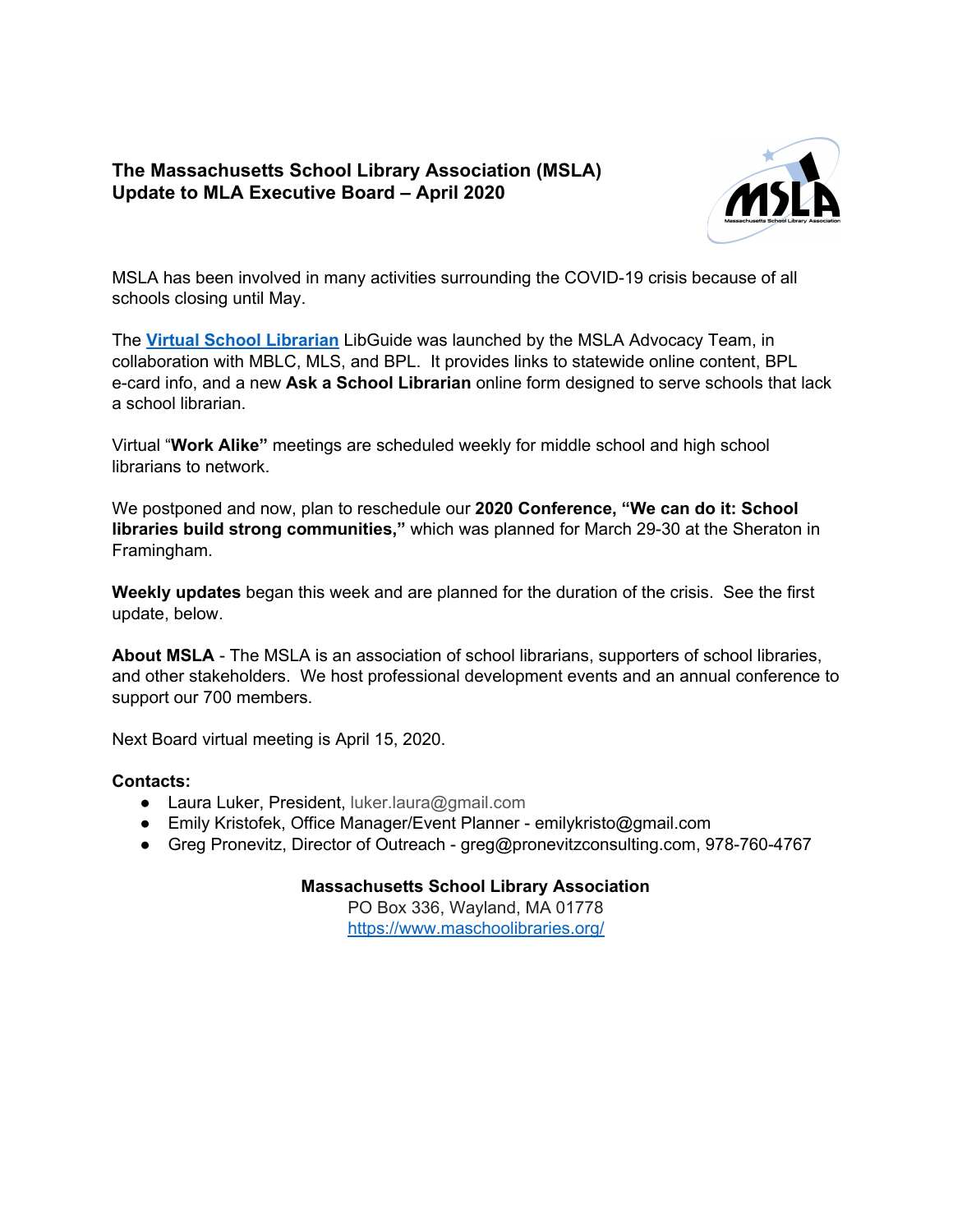## **MSLA Update from President, Laura Luker - April 8, 2020**

## Dear MSLA Members,

The lifeblood of libraries is information - this is a constant upon which we can rely. Our evolution over time has simply been in how we deliver and organize that information, and our current situation highlights this more than ever. As we try to navigate these uncharted waters of pandemic-related closures and chaos, libraries and library professionals are being asked to stretch their skills, to find new ways of connecting our communities and helping patrons make sense of all the extraordinary time we are experiencing.

During these uncertain times, we at MSLA know how important it is that we keep our professional communities strong, too. As a special project of the MSLA leadership and the Advocacy Committee, we will begin to bring weekly updates to you, our members. We plan to use these updates to let you know what is happening behind the scenes at MSLA to support you professionally, to share ideas for ways that we can use our skills to help our patrons, and to simply offer moral support. In turn, we'd like to hear from you. Do you have an idea? Something you're doing that works well in your community? Something MSLA can do to make your job a little easier? A great brownie recipe that is low-fat but doesn't taste like it? (I'm mostly joking with that last one. Mostly.) Please send it our way. You can reach out to one of your area directors or any other executive board member using the contact [information](https://www.maschoolibraries.org/msla-leadership-2019-20.html) found on our web page.

Take care of yourselves, your families, and each other. We're all in this together and that's how we will get through it!

#### **Virtual School Librarian Launch**

MSLA launched the VSL [website](https://guides.masslibsystem.org/c.php?g=1016128&p=7360036&preview=93ca37bc43b48d2b3e8a52dfd5a7e913) on Friday, April 3rd. The VSL was completed in collaboration with MLS and MBLC. The site will be monitored on a daily basis by MSLA members, who will strive to reply to all questions within 24 hours and sooner upon request.

Note that the Virtual School Librarian site is not meant to replace the connection with a district's school librarian. During this crisis, all Massachusetts students are gallantly trying to manage online and remote work. The intention of VSL is to support all of these students - and their educators - but especially those who do not have the direct benefit of a certified school library professional. When information is needed, MSLA encourages students and families to first reach out to their individual school librarians, but when an MA certified school librarian is unavailable, the Virtual School Librarian can help

## **District or School Virtual School Librarian Help Template**

Seeking a template that allows a single district to offer virtual support? Knowing the school library teacher within the district is the first place students will usually connect, we wanted to offer our MSLA members a basic copy of the Virtual School Librarian form. The copy can be adjusted with a district's artwork and link directly to their school library teachers. To use the template email [gtrebbe@gmail.com](mailto:gtrebbe@gmail.com). You will be added as a collaborator. Once a collaborator,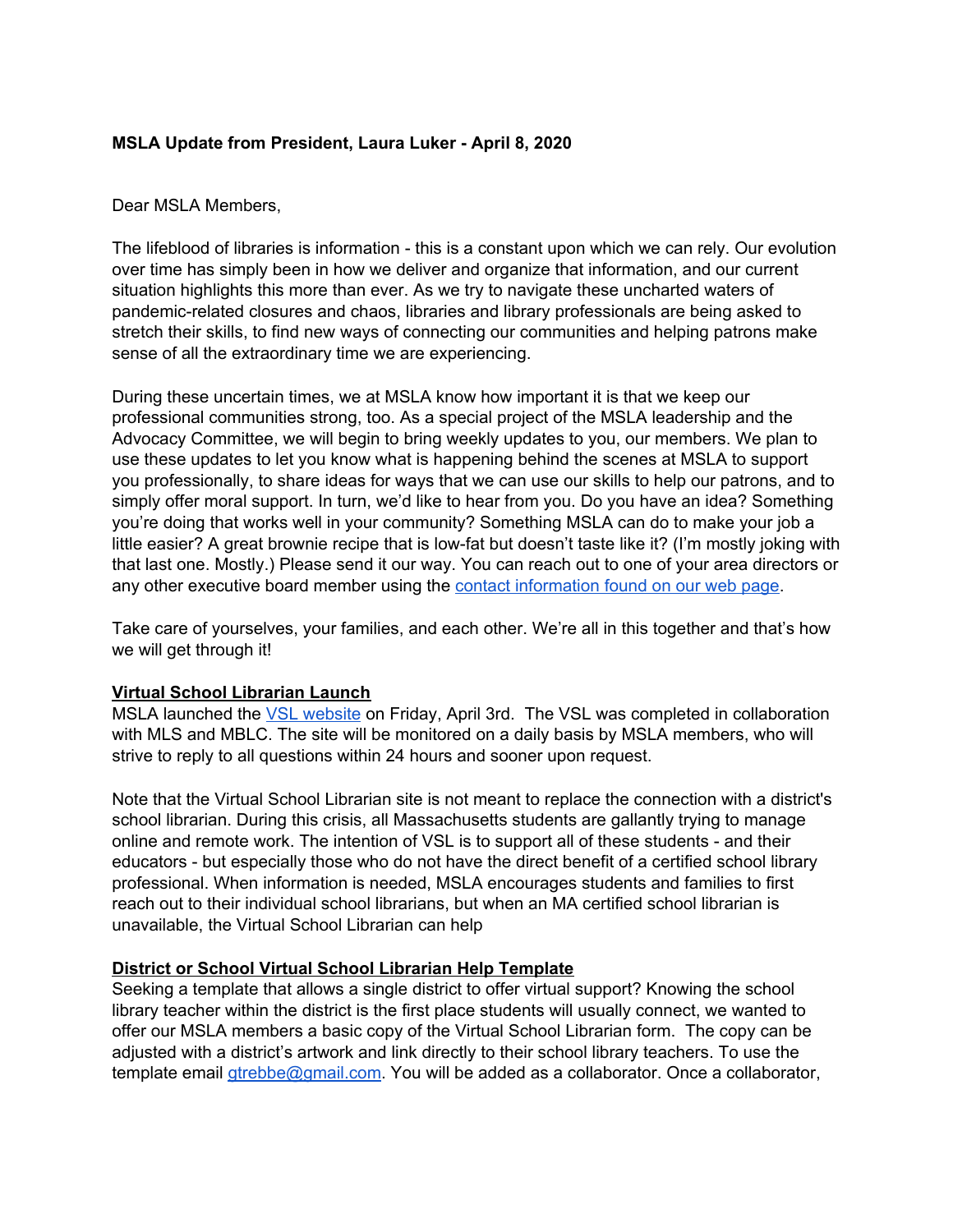make a new copy of the form and set collaborators to only reflect your school's librarian(s). Preview it here: District /School Virtual School Librarian [Template](https://forms.gle/pv7HjNzw9F1LJGUE8) Link .

#### **BPL ecards**

Did you know that all Massachusetts residents are considered patrons of the Boston Public Library and as such can receive a BPL eCard account? The BPL offers a rich set of resources to enhance what you may already have. Click here for more [information.](https://www.bpl.org/ecard/) Spread the word among your patrons and feel free to use it for yourself, too!

## **Middle and High School Zoom Groups**

There are two groups meeting on Zoom Sunday nights to discuss ideas, solutions, and strategies for school librarians to better help students, teachers and families during this challenging time. Want to learn from your MSLA colleagues about what they are doing? Have something to share that is working well in your school? Join the Zoom meet-ups for middle school organized by Laura Gardner or for high school librarians organized by Alida Hanson.

## **Stay Connected Through the Listserv**

Stay connected with your school librarian community through the MSLA listserv. Any MSLA member can join the listserv to post ideas, ask for feedback, and share successes. You can send a message to the list by addressing it to [mslamembers@groups.io.](mailto:mslamembers@groups.io) If you'd like to search the archive of past topics, you may set up your login information by following the steps on [this](https://groups.io/login) [page.](https://groups.io/login)